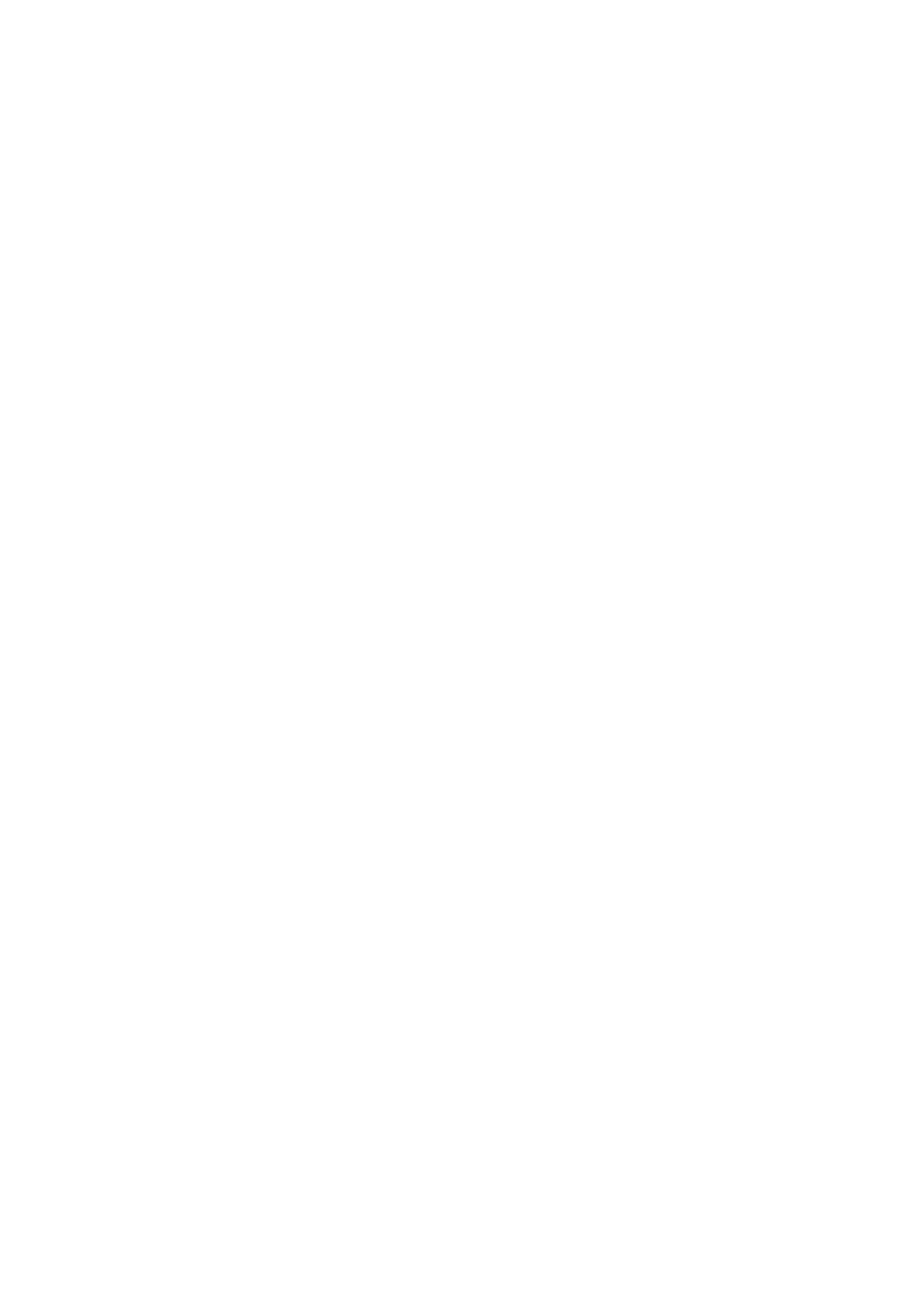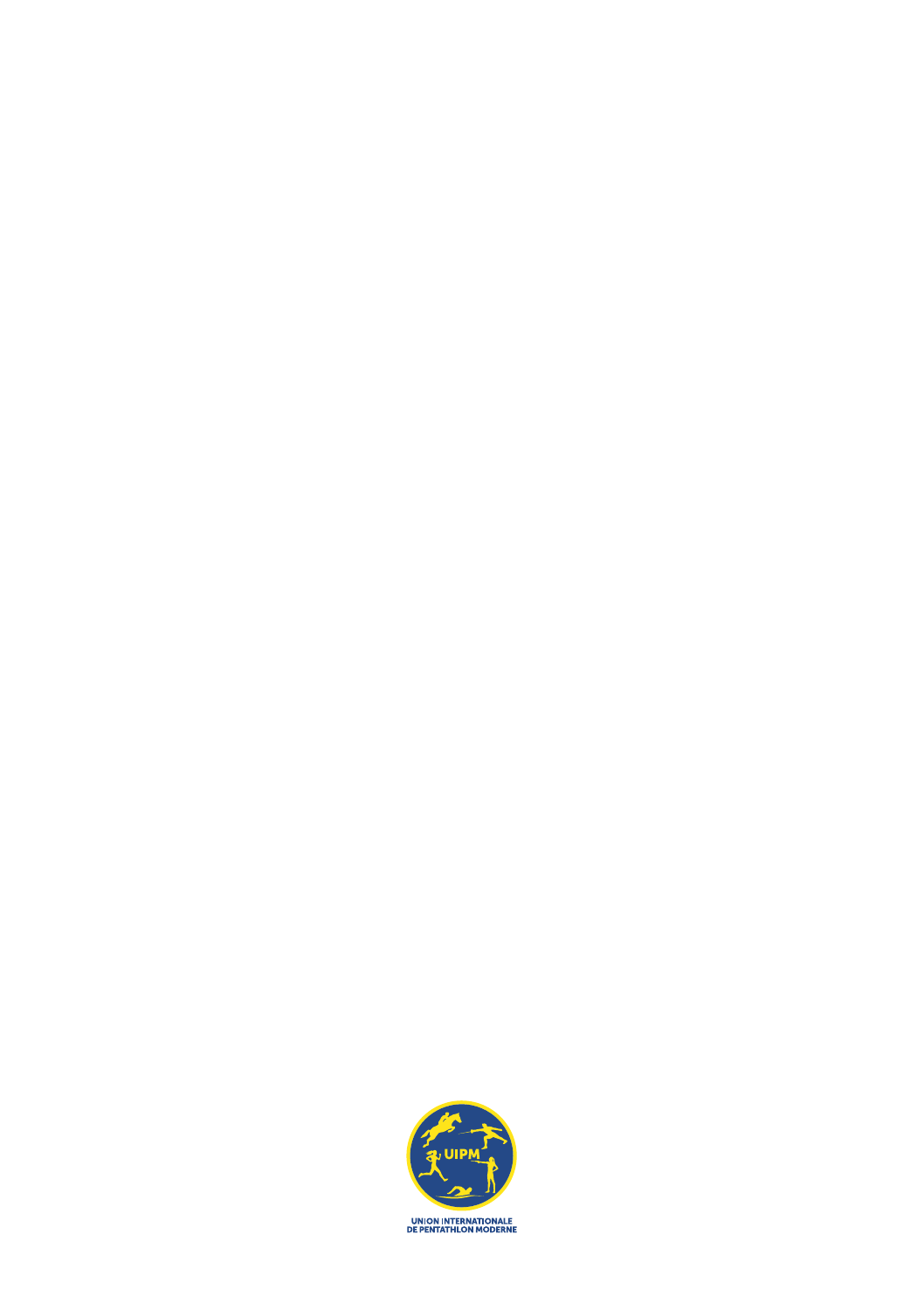2022 UIPM MODERN PENTATHLON MASTERS COMPETITION RULES

# table of CONTENTS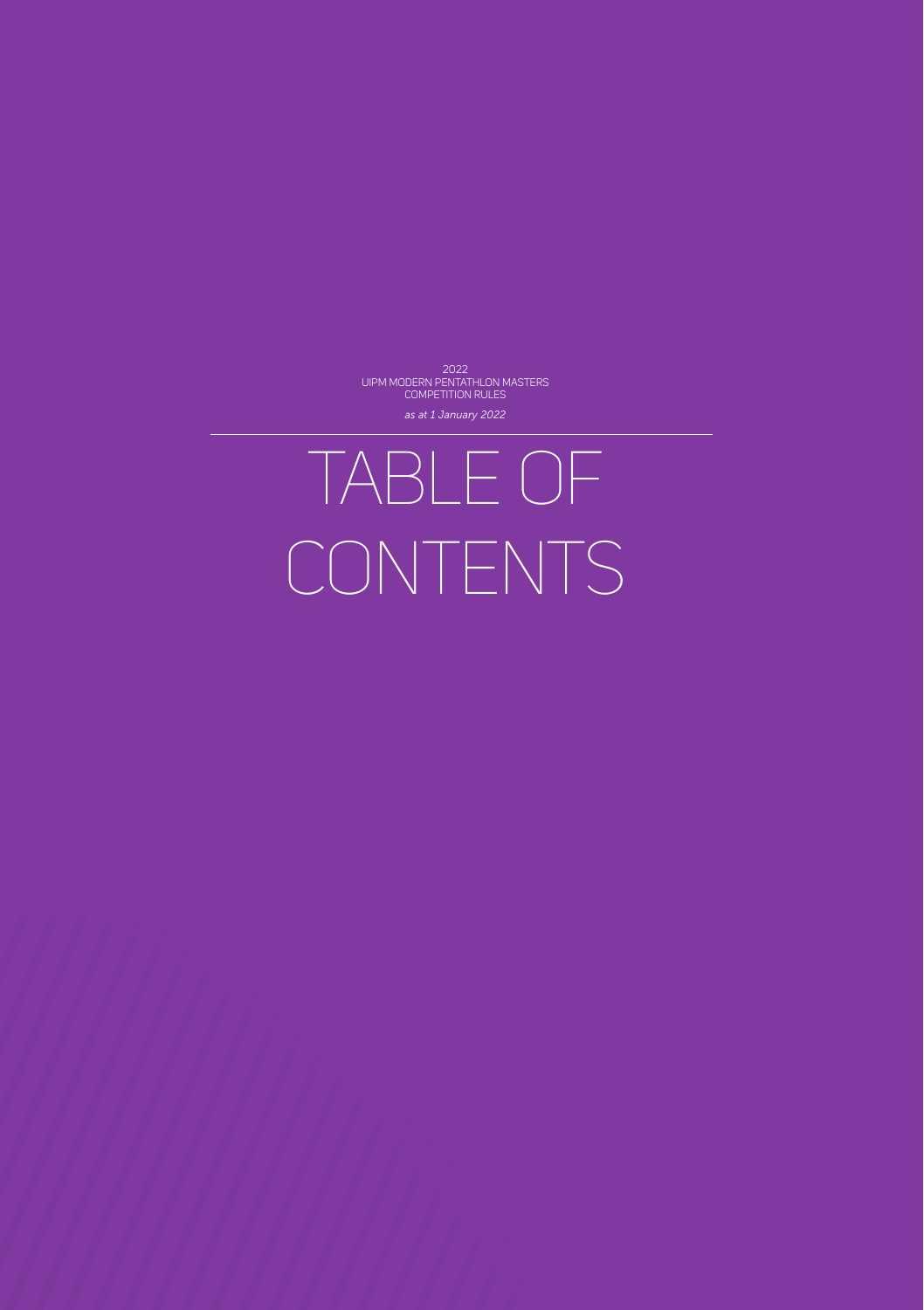## 1 GENERAL ASPECTS

- 1.1 Definition and Purpose 1.2 Application 1.3 Format
- 
- 1.4 The Events
- 
- 1.5 Masters Participation

## 2 **COMPETITION RESULTS**

2.1 Handicap system

- 1.6 Finance 1.7 Competition Authorities 1.8 Masters Conference
- 
- 1.9 Masters Committee

2.2 Point Tables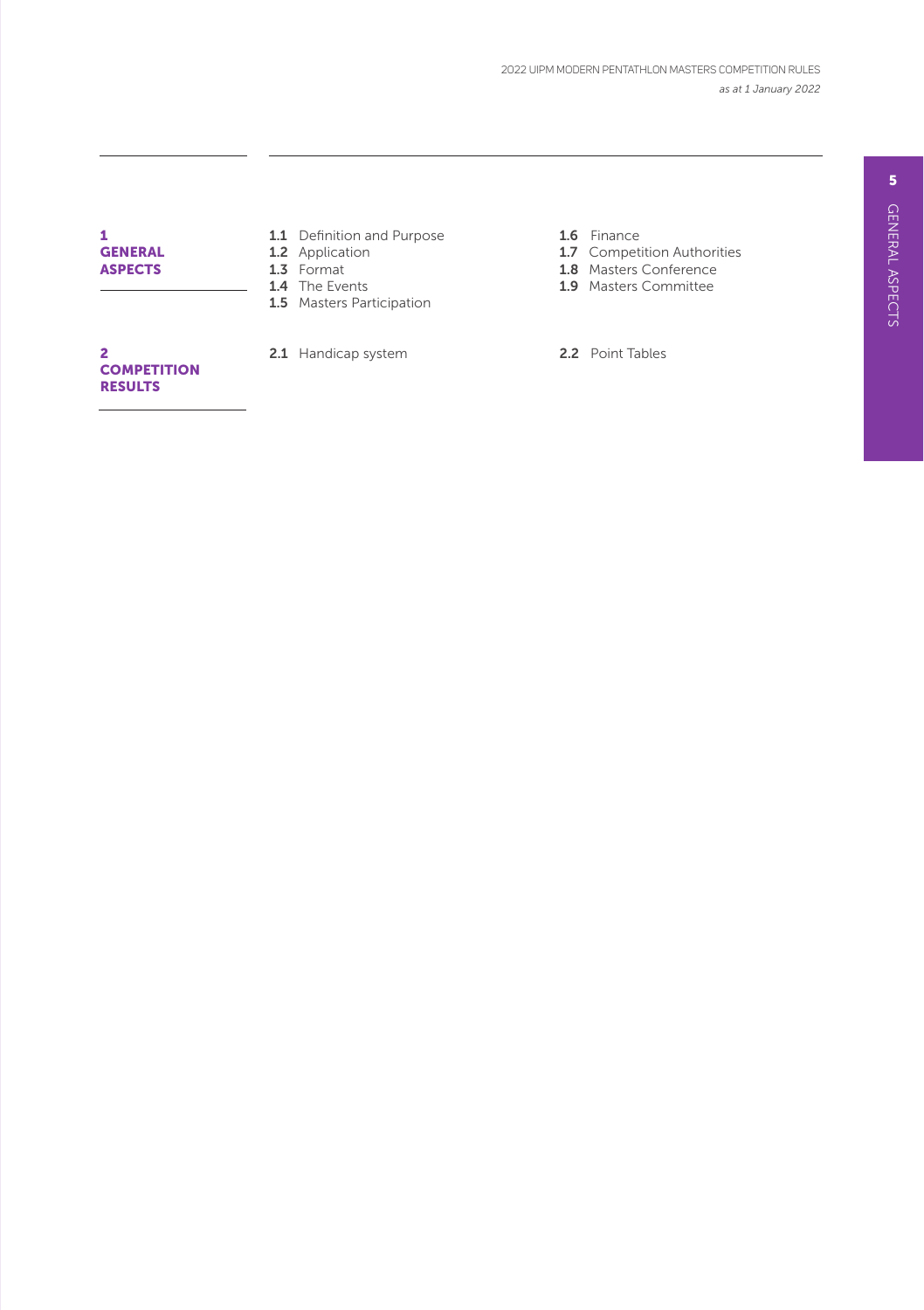

| 1<br><b>GENERAL ASPECTS</b>                    |                                                                                                                                                                                                                                                                                                                                                                 |
|------------------------------------------------|-----------------------------------------------------------------------------------------------------------------------------------------------------------------------------------------------------------------------------------------------------------------------------------------------------------------------------------------------------------------|
| 1.1<br><b>DEFINITION AND</b><br><b>PURPOSE</b> | The UIPM Masters Competitions Rules apply to all UIPM Masters Competitions, i.e.<br>Masters World Championships or Masters Continental Championships.                                                                                                                                                                                                           |
| 1.2 <sub>2</sub><br><b>APPLICATION</b>         | The UIPM Competition, Medical and Advertising and Media Rules are applicable<br>to the UIPM Master Competitions and Championships as far as not specified<br>differently in the following.                                                                                                                                                                      |
| 1.3<br><b>FORMAT AND AGE</b><br><b>GROUPS</b>  |                                                                                                                                                                                                                                                                                                                                                                 |
| 1.3.1                                          | <b>UIPM Masters Competitions Formats</b>                                                                                                                                                                                                                                                                                                                        |
|                                                | In UIPM Masters Competitions there are two formats:<br>UIPM Masters Pentathlon: and<br><b>UIPM Masters Tetrathlon</b>                                                                                                                                                                                                                                           |
|                                                | and four different events:<br>· Individual;<br>· Relay;<br>• Mixed Relay; and<br>Team.                                                                                                                                                                                                                                                                          |
| 1.3.2                                          | Masters must provide a valid UIPM International License during official registration<br>and not later than official technical meeting in order to be considered for Masters<br>Pentathlon events.                                                                                                                                                               |
| 1.3.3                                          | UIPM Masters Pentathlon events consists of the following disciplines: swimming,<br>fencing, riding (show jumping) and a combination of shooting and running (Laser<br>Run). UIPM Masters Tetrathlon consists of the same disciplines without riding (show<br>jumping).                                                                                          |
| 1.3.4                                          | Within Masters World Championships and Masters Continental Championships<br>men and women are gender-separated into the following 10 years age groups:<br>30 - 39 years (30+), 40 - 49 years (40+), 50 - 59 years (50+), 60 - 69 (60+) years<br>and 70+. Key date for classification into age groups is January 1st of the year of<br>birth of each competitor. |
| 1.3.5                                          | An athlete can start in a lower age group with a reduction of handicap points<br>limited to the highest level of handicap points applicable to the lower age<br>group. The athlete has to announce their decision on the date of their official<br>registration. It is not allowed to start in two age groups.                                                  |
| 1.3.6                                          | Once the official registration process is completed it is not possible to move to any)<br>other age group unless approved by the UIPM Technical Delegate at the Technical<br>Meeting prior to the competition and according to the UIPM regulations.                                                                                                            |
| 1.3.7                                          | A fencing age group must not exceed 36 athletes. In case of more than 36 age<br>grouped participants the local organising committee (LOC) can split Masters<br>Pentathletes and Tetrathletes, men/women and age groups.                                                                                                                                         |
| 1.3.8                                          | The Relay competition must be arranged in teams of two participants from the same<br>nation, the Mixed Relay competition must be arranged in mixed teams of two<br>participants (1 man/1 woman) from the same nation according to Rule 1.5.3.                                                                                                                   |
| 1.3.9                                          | For Team participation art. 1.5.2 applies                                                                                                                                                                                                                                                                                                                       |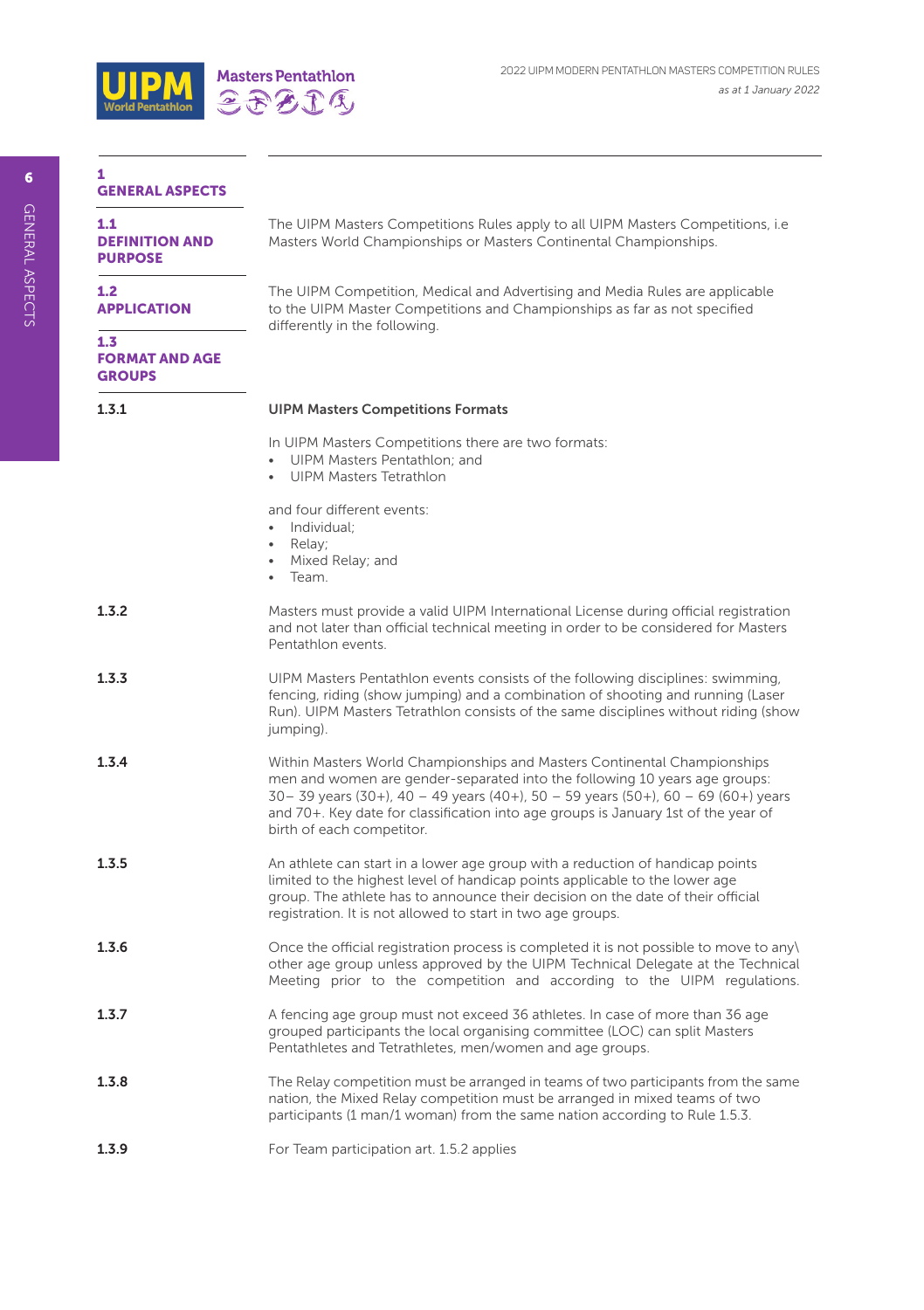| 1.4<br><b>THE EVENTS</b> |                                                                                                                                                                                                                                                                                                                                                                                                                                                                                      | 7                                     |
|--------------------------|--------------------------------------------------------------------------------------------------------------------------------------------------------------------------------------------------------------------------------------------------------------------------------------------------------------------------------------------------------------------------------------------------------------------------------------------------------------------------------------|---------------------------------------|
| 1.4.1                    | In Swimming the distance is 100m freestyle for age groups 30+,40+ and 50+ while is<br>50m for athletes aged 60+ and 70+.                                                                                                                                                                                                                                                                                                                                                             |                                       |
| 1.4.2                    | Fencing competition format will be organised as round robin only and its classification<br>will be used as reference for points conversions in order to progress into the next<br>competition phase, whether Laser Run (if masters tetrathlon) or riding (if masters<br>pentathlon).                                                                                                                                                                                                 | しせいけんさん カリアけい<br>$\frac{1}{\sqrt{2}}$ |
| 1.4.3                    | Riding at Masters World Championships and Masters Continental Championships in<br>each age group must be organised with 10 obstacles including 2 double combinations,<br>all at a max height of 90cm.                                                                                                                                                                                                                                                                                |                                       |
| 1.4.4                    | Masters have to demonstrate their riding ability in the warm up arena within 20<br>minutes. The TD/NTO, together with the Riding Director can exclude masters from<br>the evaluation if they are not able to sufficiently control the allotted horse and show<br>the necessary riding ability.                                                                                                                                                                                       |                                       |
| 1.4.5                    | The plan of the riding course and a list of the horses must be available at the official<br>Technical Meeting. The organisers can adapt the difficulty of the course to the quality<br>and abilities of the horses to jump the course up to 3 times.                                                                                                                                                                                                                                 |                                       |
| 1.4.6                    | The Laser Run follows specific Masters requirements: age groups, adapted distances,<br>lead times and point tables (see table hereunder and paragraphs 2.1.3 and 2.2). The<br>Laser-Run with laser pistol shooting, must be organised at all UIPM sanctioned<br>masters' competitions and according to the UIPM Laser Run rules. The shooting<br>distance for men and women Masters 30+, 40+ and 50+ is 10 m. The shooting<br>distance for men and women Masters 60+ and 70+ is 5 m. |                                       |
|                          | <b>INDIVIDUAL</b>                                                                                                                                                                                                                                                                                                                                                                                                                                                                    |                                       |
|                          | Shoot<br>Shoot<br>Shoot<br>Age Groups<br>Time<br>Time<br>Shooting<br>Time<br>Men/Wo-<br><b>Start</b><br>Run<br>Run<br><b>Run</b><br>Run.<br>Limit<br>Limit<br>Limit<br>distance<br><b>MAAM</b>                                                                                                                                                                                                                                                                                       |                                       |

1.4.7

30+; 40+;  $50+$ 

60+; 70+ Han-

Han-<br>dicap

The Running distances for Masters age groups 30-59 years 60+ and 70+ years are defined in table 2.2.1. The conditions and difficulties of the running course must be adapted to the age of the Masters. For the length of the running course a difference of +/- 5% (max. 100m) is tolerated. All leading athletes in each age group start together within their handicap start.

20 m 50 Sec 600 m 50 Sec 600 m 50 Sec 600 m 10 m

20 m 50 Sec 600 m 50 Sec 600 m 50 m 50 m 5 m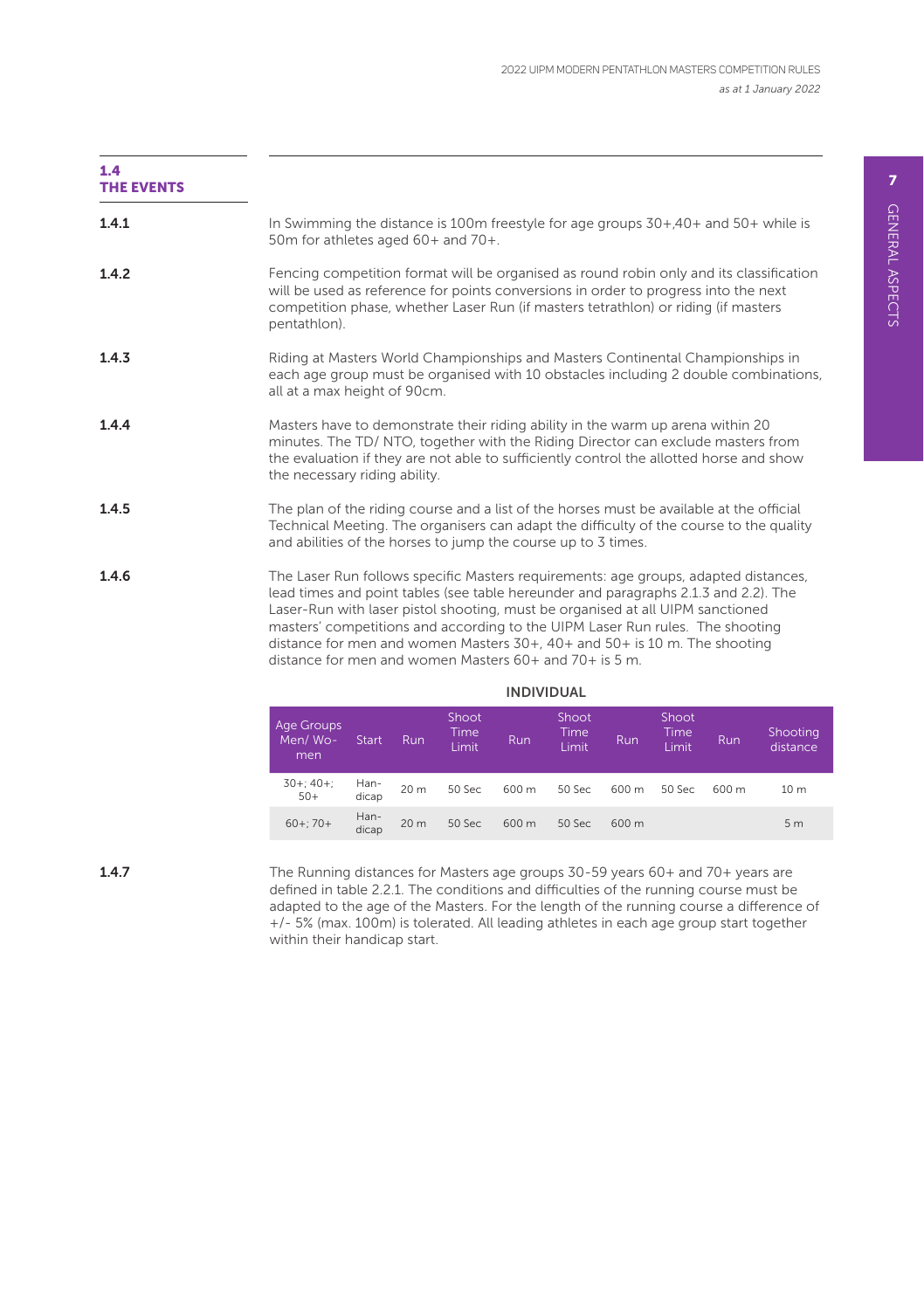

## 1.5 MASTERS **PARTICIPATION**

1.5.1

Individual Participation

- 1.5.1.1 Each National Federation, member of the UIPM, has the right to register an unlimited number of pentathletes and tetrathletes as from 30 years of age and for both genders. If the number of athletes exceeds the organiser's capacities, the organising committee has the right to limit the number of participants either by registration deadline or limited participants per nation. Participating athletes must specify on the entry form whether they start for Masters Tetrathlon or for Pentathlon. Active athletes who have participated in any UIPM Category "A" competitions within the last 12 months are not allowed to start in Masters World and Masters Continental Championships.
- 1.5.1.2 Participating Masters are divided into age groups defined under 1.3.3. If a single age group reaches the minimum number of three (3) athletes, the competition will be valid and conducted according to the regulations defined by UIPM Masters rules, including medal ceremonies and final individual rankings.
- 1.5.1.3 If in the age groups 30+ or 40+ the number of participants is less than three (3) competitors, these athletes will be assigned to the next higher age group and judged according to their new classification. If in the 50+ age group the number of athletes is below three (3), the athletes will compete in the 40+ age group. Athletes will keep the amount of handicap points earned according to their age. Neither ranking nor medals will be assigned nor awarded for the original age group.
- 1.5.1.4 If in either age group 60+ or 70+ the number of participants is less than three (3) competitors these athletes will compete together and judged according to their new classification, either 60+ in the higher age category or 70+ in the lower age category. Athletes will keep the amount of handicap points earned according to their age. Neither ranking nor medals will be assigned nor awarded for the original age group.
- 1.5.2 Team Participation
- 1.5.2.1 Teams are assigned in either of the two categories: below age 60 (30+) or above age 60 (60+). All nations participating with a team of at least three (3) athletes in each main category will be entered in the team event competition. Team results are decided according to UIPM Team Classification Rules.
- 1.5.2.2 Any team (either masters pentathlon, tetrathlon, men and/or, women) can be arranged within each age category (30+ or 60+).
- 1.5.2.3 There must be a minimum of three (3) teams in men's competitions and two (2) teams in women's competitions in order to have team classification, medals ceremony and final ranking.

#### 1.5.3 Relay and Mixed Relay Participation

- 1.5.3.1 Relay and Mixed Relay teams are assigned in two categories (30+ and 60+) with separate classification, medals ceremonies and final rankings. 60+ athletes are allowed to start in the 30+ category. However, their handicap points will be limited at HC 59 years.
- 1.5.3.2 Relay and Mixed Relay team event needs a minimum entry of three (3) teams for the competition to take place and consequently be ranked.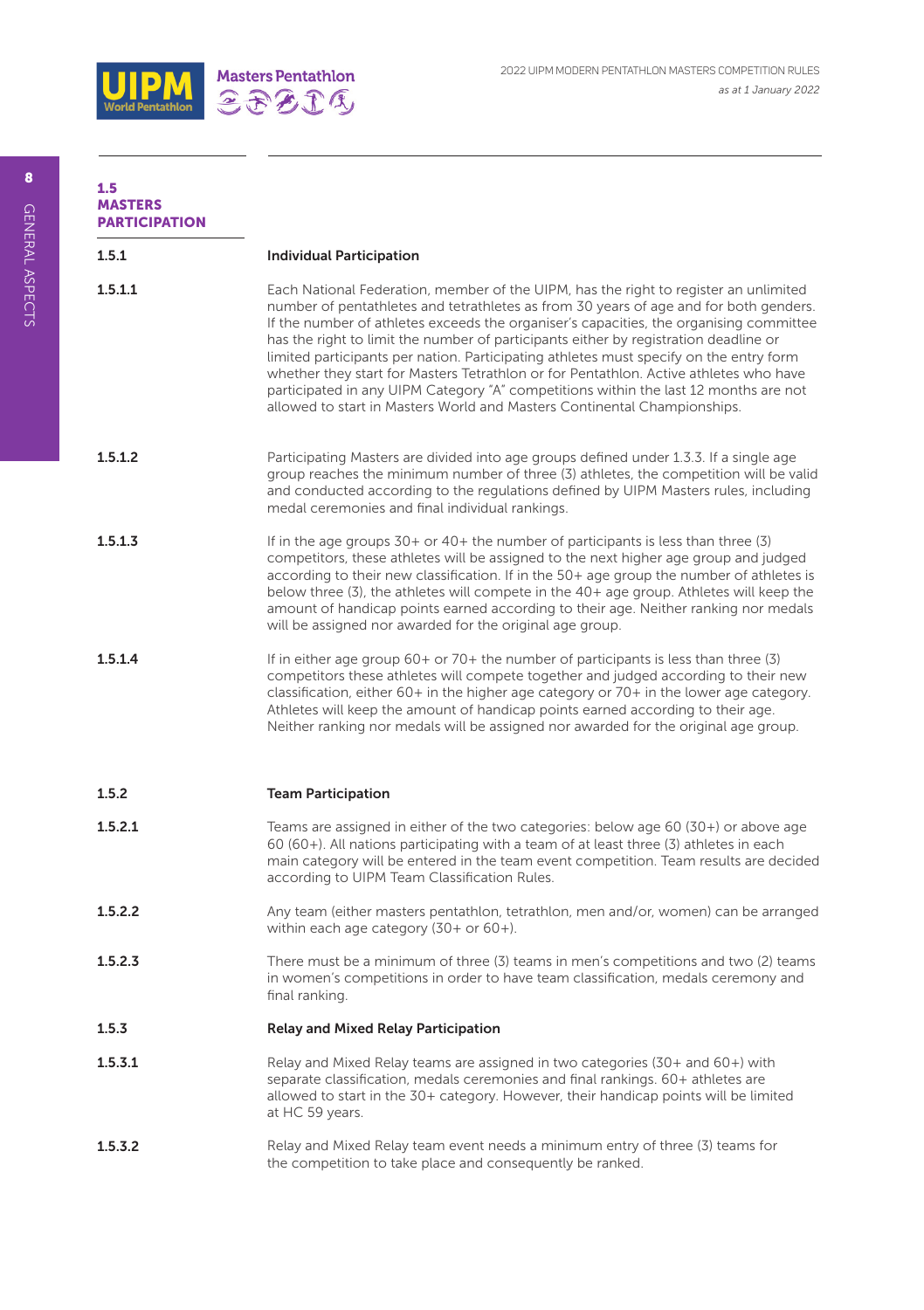| 1.6<br><b>FINANCE</b>                           |                                                                                                                                                                                                                                                                                                                                                                                                                                                                   |                   |
|-------------------------------------------------|-------------------------------------------------------------------------------------------------------------------------------------------------------------------------------------------------------------------------------------------------------------------------------------------------------------------------------------------------------------------------------------------------------------------------------------------------------------------|-------------------|
| 1.6.1                                           | The Local Organising Committee (LOC) must take care of hosting (lodging, meals,<br>local transport) at reasonable cost level, affordable for the majority of the Masters<br>community. In addition, the LOC must offer a low-cost solution (camping site or<br>holiday camp) at a reasonable distance to the competition venue(s).                                                                                                                                | ULINERAL ASPEL IS |
| 1.6.2                                           | Within the bounds of possibility, the LOC should arrange a visitors' programme and<br>provide social/cultural events.                                                                                                                                                                                                                                                                                                                                             |                   |
| 1.6.3                                           | The organiser is eligible to charge a starting fee for the Masters Pentathlon<br>competition, which includes the costs for the Riding event and a lower fee for the<br>Masters Tetrathlon competition.                                                                                                                                                                                                                                                            |                   |
| 1.7<br><b>COMPETITION</b><br><b>AUTHORITIES</b> |                                                                                                                                                                                                                                                                                                                                                                                                                                                                   |                   |
| 1.7.1                                           | <b>Official Technical Meeting (TM)</b>                                                                                                                                                                                                                                                                                                                                                                                                                            |                   |
|                                                 | Up to two persons from each participating nation are authorised to take part in the<br>Technical Meeting.                                                                                                                                                                                                                                                                                                                                                         |                   |
| 1.7.2                                           | Jury of Appeal                                                                                                                                                                                                                                                                                                                                                                                                                                                    |                   |
|                                                 | For Masters World Championships and Masters Continental Championships UIPM<br>Competition Rules 1.16.6 iii) applies for constitution of Jury of Appeal. For all other<br>Masters competitions, the Jury of Appeal consists of three members. The chair is hold<br>by a member of the UIPM Masters Committee. The two other members are elected at<br>the TM from amongst its members.                                                                             |                   |
| 1.7.3                                           | Discipline                                                                                                                                                                                                                                                                                                                                                                                                                                                        |                   |
|                                                 | All rules regarding disciplinary matters are described in the UIPM Competition Rules<br>General Aspects and the UIPM Code of Ethics.                                                                                                                                                                                                                                                                                                                              |                   |
| 1.8<br><b>MASTERS</b><br><b>CONFERENCE</b>      | The schedule of each Masters World Championships (MWCH) must include a time<br>reserved for the International Masters Conference. This conference should be held<br>after the competition and/or before the final ceremony.                                                                                                                                                                                                                                       |                   |
| 1.8.1                                           | The International Masters Conference is composed as follows: two masters from<br>each UIPM member federation and the members of the UIPM Masters Committee.<br>The UIPM Executive Board is entitled to delegate persons to participate without right<br>to vote. Further persons may be allowed by the Conference to participate as quests<br>with no voting rights and as observers only. The chair is held by the chairperson of<br>the UIPM Masters Committee. |                   |
| 1.8.2                                           | The International Masters Conference assists the UIPM Executive Board on the<br>assignment and organisation of the Masters World Championships and Masters<br>Continental Championships. It accepts proposals and decides on the basis of the<br>report submitted by the chairperson and members of the UIPM Masters Committee.                                                                                                                                   |                   |
| 1.9<br><b>UIPM MASTERS</b><br><b>COMMITTEE</b>  |                                                                                                                                                                                                                                                                                                                                                                                                                                                                   |                   |
| 1.9.1                                           | The UIPM Masters' Committee is composed of 5 members of differing nationalities.<br>During the Masters World Championship occurring prior to the relevant UIPM<br>congress, active Masters present on site will elect amongst them the members of                                                                                                                                                                                                                 |                   |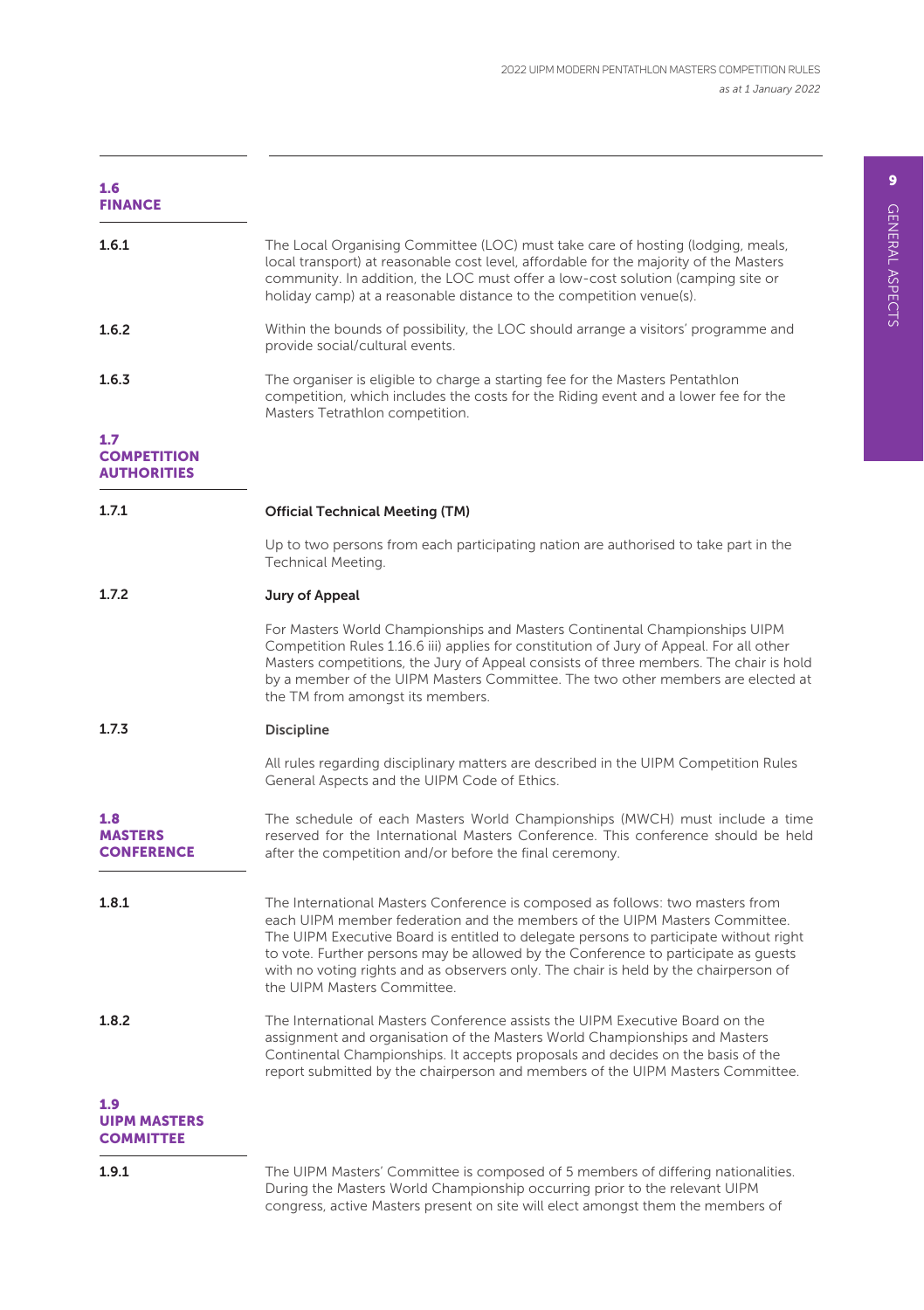

the Masters' Committee ensuring adequate gender representation. All active Master athletes are eligible and have the right to vote provided that they are present at the relevant Masters World Championship. The elected members elect among them a Chairperson for the Masters' Committee.

1.9.2 Masters Committee can organize their activities internally and set up meetings in any form (round tables, skype/internet, conference call) as and when required by its elected members in order to discuss any items that concerns the UIPM masters family and any of its members in order to agree on the items and further action plans.

### 2 **COMPETITION** RESULTS

| 2.1<br><b>HANDICAP SYSTEM</b> |                                                                                                                                                                                                                                                                                                                                  |
|-------------------------------|----------------------------------------------------------------------------------------------------------------------------------------------------------------------------------------------------------------------------------------------------------------------------------------------------------------------------------|
| 2.1.1                         | The handicap system gives the chance to calculate and determine the winners in<br>Masters Competitions within each age group, team and relay category. Handicap points<br>in the form of bonus points are added directly to the competitor's score.                                                                              |
| 2.1.2                         | In Masters World Championships and Masters Continental Championships an age<br>group winner for Modern Pentathlon and Tetrathlon will only be declared after the<br>handicap points have been added to the competitor's total competition points.                                                                                |
| 2.1.3                         | In other masters' competitions, the handicap points are added to the score of the<br>competitor's first discipline.                                                                                                                                                                                                              |
| 2.1.4                         | In Relay competitions, the handicap points have to be added according to number of<br>competitors of each relay team upfront (sum of handicap points of each competitor<br>divided by number of competitors per relay team) and this amount has to be added to<br>the Relay score of each Relay team after the first discipline. |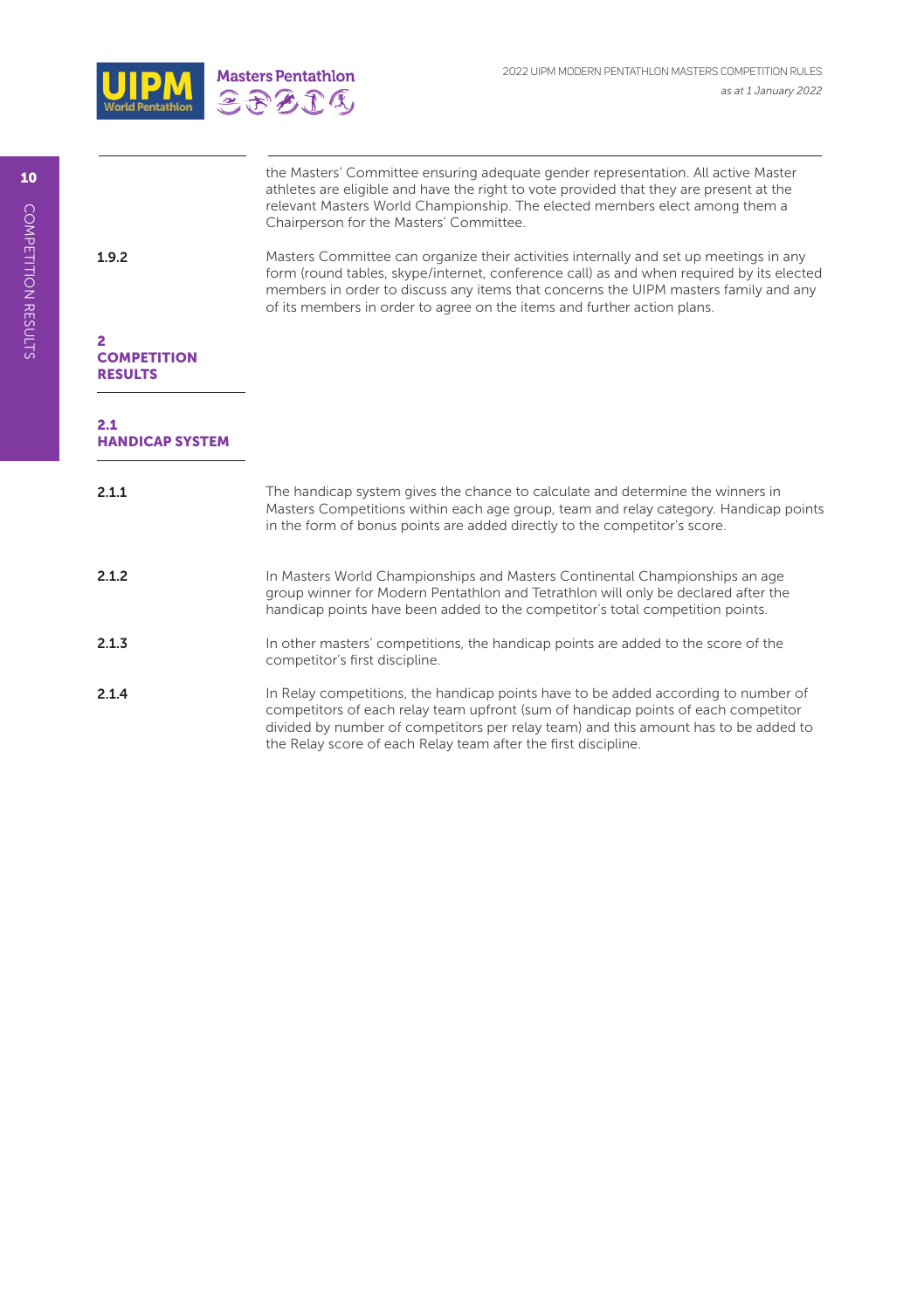|     |         |                | Points Table - Handicap system |     |         |     |                       |
|-----|---------|----------------|--------------------------------|-----|---------|-----|-----------------------|
| Age | Points  | Tetrathlon     | Pentathlon                     | Age | Points  |     | Tetrathlon Pentathlon |
| 30  | 10x5,00 | $-40$          | $-50$                          |     |         |     |                       |
| 31  | 9x5,00  | $-36$          | $-45$                          |     |         |     |                       |
| 32  | 8x5,00  | $-32$          | $-40$                          |     |         |     |                       |
| 33  | 7x5,00  | $\mathsf X$    | 5,00                           |     |         |     |                       |
| 34  | 6x5,00  | $-24$          | $-30$                          |     |         |     |                       |
| 35  | 5x5,00  | $-20$          | $-25$                          |     |         |     |                       |
| 36  | 4x5,00  | $-16$          | $-20$                          |     |         |     |                       |
| 37  | 3x5,00  | $-12$          | $-15$                          |     |         |     |                       |
| 38  | 2x5,00  | $-8$           | $-10$                          |     |         |     |                       |
| 39  | 1x5,00  | $-4$           | $-5$                           |     |         |     |                       |
| 40  | 0x0,00  | 0              | $\mathbb O$                    | 60  | 30x5,00 | 120 | 150                   |
| 41  | 11x0,25 | $\overline{c}$ | $\overline{\mathcal{S}}$       | 61  | 31x5,25 | 130 | 163                   |
| 42  | 12×0,50 | 5              | 6                              | 62  | 32x5,50 | 141 | 176                   |
| 43  | 13x0,75 | $\,$ 8 $\,$    | 10                             | 63  | 33x5,75 | 152 | 190                   |
| 44  | 14x1,00 | $11\,$         | 14                             | 64  | 34x6,00 | 163 | 204                   |
| 45  | 15x1,25 | 15             | 19                             | 65  | 35x6,25 | 175 | 219                   |
| 46  | 16x1,50 | 19             | 24                             | 66  | 36x6,50 | 187 | 234                   |
| 47  | 17x1,75 | 24             | 30                             | 67  | 37x6,75 | 200 | 250                   |
| 48  | 18x2,00 | 29             | 36                             | 68  | 38x7,00 | 213 | 266                   |
| 49  | 19x2,25 | 34             | 43                             | 69  | 39x7,25 | 226 | 283                   |
| 50  | 20x2,50 | 40             | 50                             | 70  | 40x7,50 | 240 | 300                   |
| 51  | 21x2,75 | 46             | 58                             | 71  | 41x7,50 | 246 | 308                   |
| 52  | 22x3,00 | 53             | 66                             | 72  | 42x7,50 | 252 | 315                   |
| 53  | 23x3,25 | 60             | 75                             | 73  | 43x7,50 | 258 | 323                   |
| 54  | 24x3,50 | 67             | 84                             | 74  | 44x7,50 | 264 | 330                   |
| 55  | 25x3,75 | 75             | 94                             | 75  | 45x7,50 | 270 | 338                   |
| 56  | 26x4,00 | 83             | 104                            | 76  | 46x7,50 | 276 | 345                   |
| 57  | 27x4,25 | 92             | 115                            | 77  | 47x7,50 | 282 | 353                   |
| 58  | 28x4,50 | 101            | 126                            | 78  | 48x7,50 | 288 | 360                   |
| 59  | 29x4,75 | 110            | 138                            | 79  | 49x7,50 | 294 | 368                   |

\* Handicap points table is subject for further research and evaluation at masters competitions between Nov 2021 – April 2022 and will be approved be the UIPM Executive Board in April 2022. [This phrase will be deleted in the final version of Masters Rules]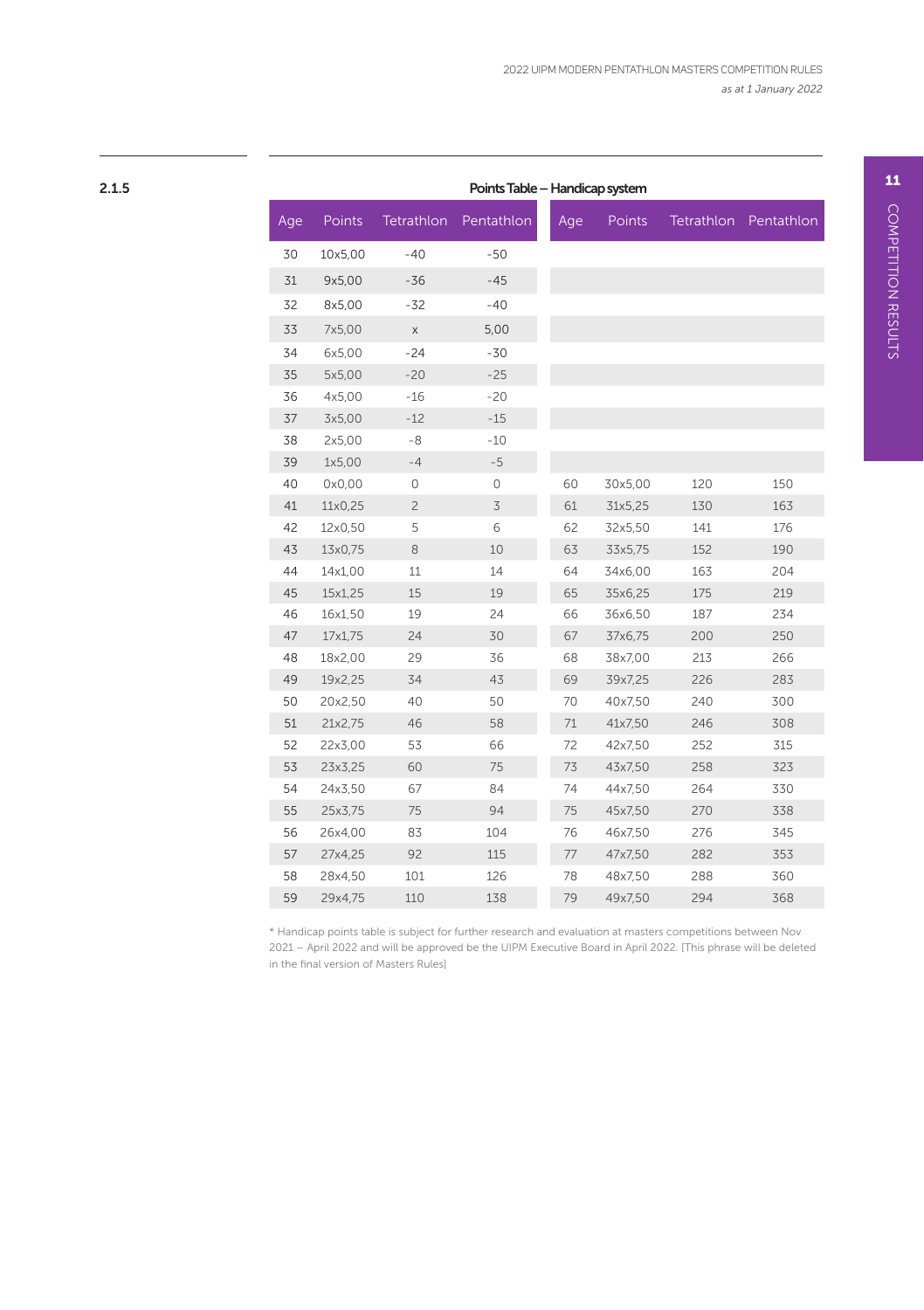

## 2.2 POINT TABLES

## 2.2.1

The point table for the Laser Run follows UIPM rules for the relevant age groups and events according to the following table:

|                   | Age Groups<br>$30+; 40+; 50+$<br>Men; Women |                  | Age Groups<br>$60+70+$<br>Men; Women |                  |  |  |  |
|-------------------|---------------------------------------------|------------------|--------------------------------------|------------------|--|--|--|
|                   | Individual                                  | Relay            | Individual                           | Relay            |  |  |  |
| Competitors       | $\mathbf{1}$                                | $\mathcal{P}$    | $\mathbf{1}$                         | $\overline{c}$   |  |  |  |
| Run               | $+20m$                                      | $+20m$           | $+20m$                               | $+20m$           |  |  |  |
| Shoot             | 5 Hits<br>50 Sec                            | 5 Hits<br>50 Sec | 5 Hits<br>50 Sec                     | 5 Hits<br>50 Sec |  |  |  |
| Run               | 600 m                                       | 600 m            | 600 m                                | 600 m            |  |  |  |
| Shoot             | 5 Hits<br>50 Sec                            | 5 Hits<br>50 Sec | 5 Hits<br>50 Sec                     | 5 Hits<br>50 Sec |  |  |  |
| Run               | 600 m                                       | 600 m            | 600 m                                | 600 m            |  |  |  |
| Shoot             | 5 Hits<br>50 Sec                            |                  |                                      |                  |  |  |  |
| Run               | 600 m                                       |                  |                                      |                  |  |  |  |
| Distance          | 1800 m                                      | 1200 m           | $1200 \text{ m}$                     | 1200 m           |  |  |  |
| Repetitions       |                                             | $\overline{c}$   |                                      | $\overline{c}$   |  |  |  |
| Tot. Distance     | 1800 m                                      | 2400 m           | 1200 m                               | 2400 m           |  |  |  |
| Time 500 Pts      | 11:30.0                                     | 15:30.0          | 7.000                                | 15:30.0          |  |  |  |
| Points/s          | $+1$                                        | $+1$             | $+1$                                 | $+1$             |  |  |  |
| Shooting distance | 10 <sub>m</sub>                             | 10 <sub>m</sub>  | 5 <sub>m</sub>                       | 5 <sub>m</sub>   |  |  |  |

2.2.2

The point table for Fencing is calculated as follows:

- Formula:70% bouts won corresponds to 250 points. Each victory over or below this number adds or deducts the amount of points assigned to the number of bouts. (See UIPM / 2. Event Rules Fencing / Appendix: 2A or table below)
- Example: 32 fencers = 31 bouts 250 points = 22 victories  $+1$  victory =  $+7$  points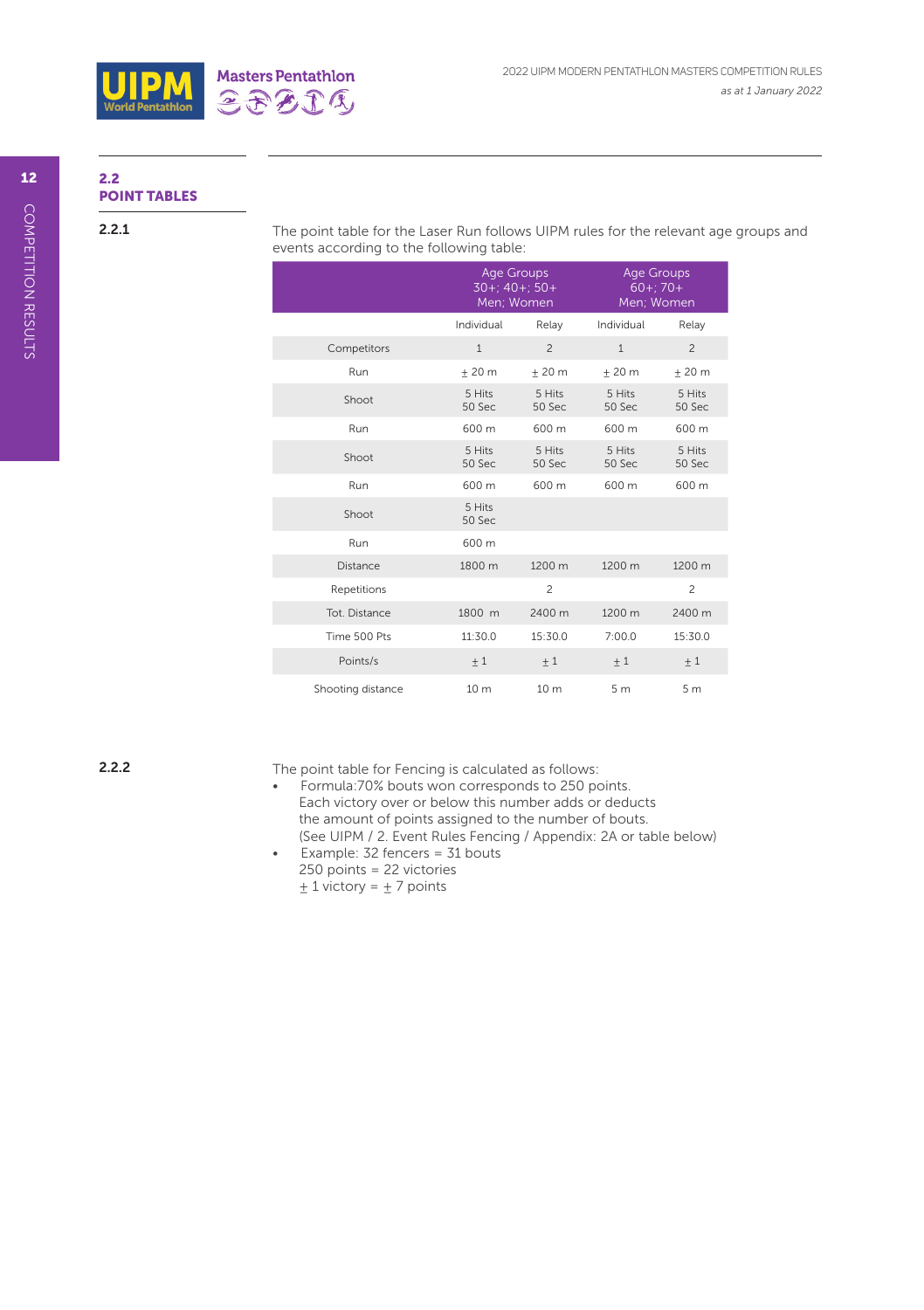|                 | Fencing      |     |              |                          |          |                         |        |              |                |  |  |  |  |  |  |
|-----------------|--------------|-----|--------------|--------------------------|----------|-------------------------|--------|--------------|----------------|--|--|--|--|--|--|
| <b>Athletes</b> | <b>Hits</b>  | 250 | <b>Bouts</b> | <b>Vict</b>              | Athletes | <b>Hits</b>             | 250    | <b>Bouts</b> | Vict           |  |  |  |  |  |  |
| 36              | $\mathbf 1$  | 25  | 35           | 6                        | 19       | $\overline{\mathbf{c}}$ | 25     | 36           | 6              |  |  |  |  |  |  |
| 35              | 1            | 24  | 34           | 6                        | 18       | $\overline{2}$          | 24     | 34           | 6              |  |  |  |  |  |  |
| 34              | $\mathbf 1$  | 23  | 33           | $\overline{\phantom{a}}$ | 17       | $\overline{\mathbf{c}}$ | 22     | 32           | $\overline{7}$ |  |  |  |  |  |  |
| 33              | $\mathbf{1}$ | 22  | 32           | $\overline{7}$           | 16       | 2                       | 21     | 30           | $\overline{7}$ |  |  |  |  |  |  |
| 32              | $\mathbf{1}$ | 22  | 31           | $\overline{\phantom{a}}$ | 15       | $\overline{2}$          | 20     | 28           | $\,8\,$        |  |  |  |  |  |  |
| 31              | 1            | 21  | 30           | $\overline{7}$           | 14       | $\overline{\mathbf{c}}$ | 18     | 26           | 8              |  |  |  |  |  |  |
| 30              | $\mathbf{1}$ | 20  | 29           | 8                        | $13\,$   | $\overline{2}$          | $17\,$ | 24           | 8              |  |  |  |  |  |  |
| 29              | $\mathbf{1}$ | 20  | 28           | 8                        | 12       | $\overline{\mathbf{2}}$ | 15     | 22           | 9              |  |  |  |  |  |  |
| 28              | $\mathbf{1}$ | 19  | 27           | 8                        | $11\,$   | $\overline{2}$          | 14     | 20           | 9              |  |  |  |  |  |  |
| 27              | $\mathbf{1}$ | 18  | 26           | 8                        |          |                         |        |              |                |  |  |  |  |  |  |
| 26              | $\mathbf{1}$ | 18  | 25           | 8                        |          |                         |        |              |                |  |  |  |  |  |  |
| 25              | $\mathbf{1}$ | 17  | 24           | 8                        |          |                         |        |              |                |  |  |  |  |  |  |
| 24              | $\mathbf{1}$ | 16  | 23           | 8                        |          |                         |        |              |                |  |  |  |  |  |  |
| 23              | $\mathbf 1$  | 15  | 22           | 9                        |          |                         |        |              |                |  |  |  |  |  |  |
| 22              | $\mathbf{1}$ | 15  | 21           | $\mathsf{9}$             |          |                         |        |              |                |  |  |  |  |  |  |
| 21              | $\mathbf{1}$ | 14  | 20           | 9                        |          |                         |        |              |                |  |  |  |  |  |  |
| 20              | 1            | 13  | 19           | 9                        |          |                         |        |              |                |  |  |  |  |  |  |

2.2.3

The point table for Swimming is calculated as follows:

| Gender | Age Group        | <b>Distance</b> | Time for | <b>Run</b> |
|--------|------------------|-----------------|----------|------------|
| Men    | $30 + 40 + 50 +$ | 100m            | 1:18.0   | $+1$       |
| Women  | $30 + 40 + 50 +$ | 100m            | 1:30.0   | $+1$       |
| Men    | $60 + 70 +$      | 50m             | 0:38.0   | $+1$       |
| Women  | $60+70+$         | 50m             | 0:43.0   | $+1$       |

For the purpose of calculating the score, times will be recorded in half seconds. Fractions of second are not considered e.g.:<br>1:18.49 is recorded as 1:18.0<br>1:30.49 is recorded as 1:30.0

1:18.49 is recorded as 1:18.0<br>1:18.51 is recorded as 1:18.5  $1:30.51$  is recorded as  $1:30.5$ 

The point valuation for Riding is laid down in the UIPM Competition Rules for Riding.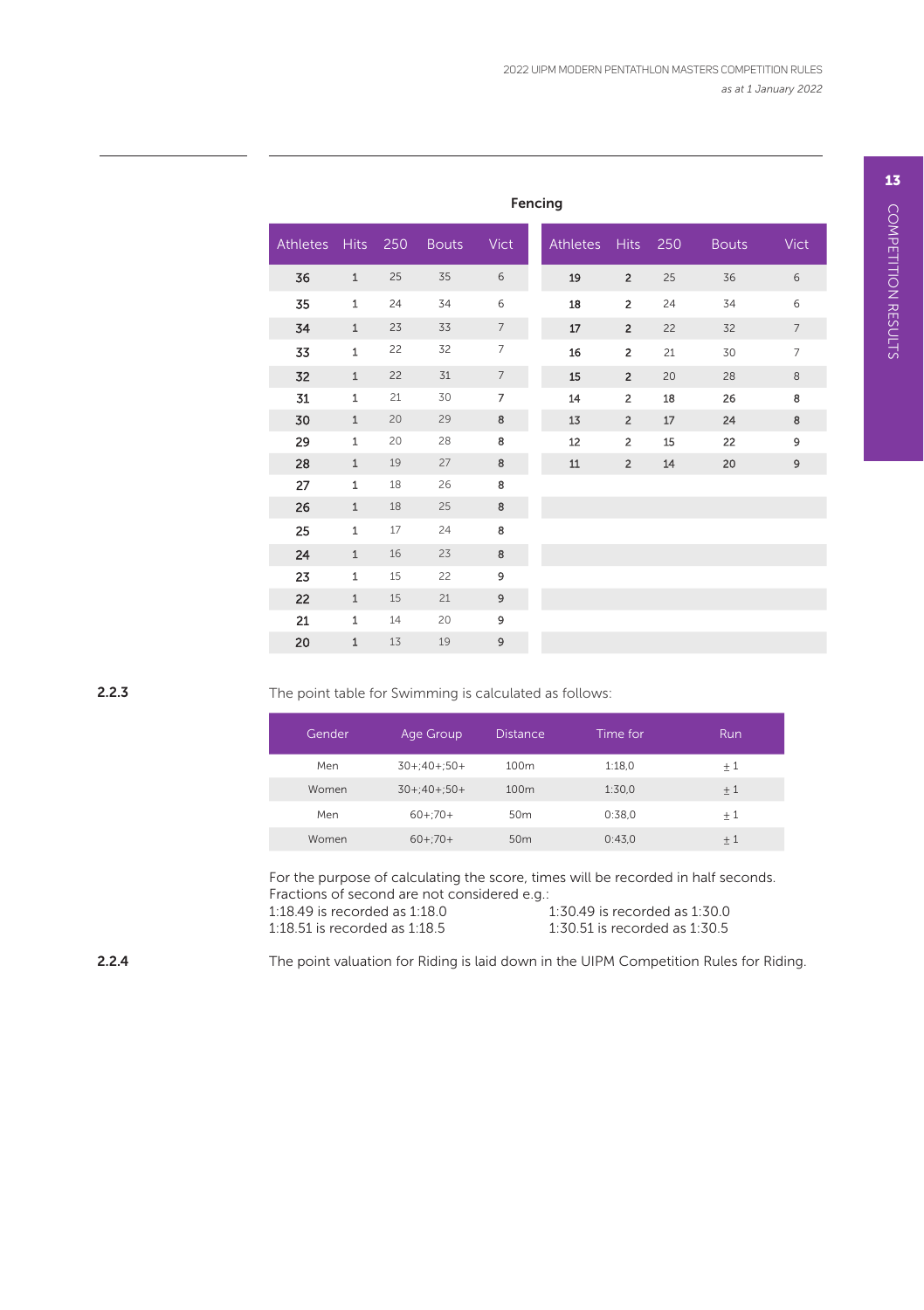

SWIMMING POINT<br>TABLES

| SWIMMING POINT |         |     |         |     |         |     | Women: 30+ / 40+ / 50+ |     |         |     |         |     |         |                |
|----------------|---------|-----|---------|-----|---------|-----|------------------------|-----|---------|-----|---------|-----|---------|----------------|
| TABLES         | min     | pts | min     | pts | min     | pts | min                    | pts | min     | pts | min     | pts | min     | pts            |
|                | 01:05.0 | 300 | 01:26.5 | 257 | 01:48.0 | 214 | 02:09.5                | 171 | 02:31.0 | 128 | 02:52.5 | 85  | 03:14.0 | 42             |
|                | 01:05.5 | 299 | 01:27.0 | 256 | 01:48.5 | 213 | 02:10.0                | 170 | 02:31.5 | 127 | 02:53.0 | 84  | 03:14.5 | 41             |
|                | 01:06.0 | 298 | 01:27.5 | 255 | 01:49.0 | 212 | 02:10.5                | 169 | 02:32.0 | 126 | 02:53.5 | 83  | 03:15.0 | 40             |
|                | 01:06.5 | 297 | 01:28.0 | 254 | 01:49.5 | 211 | 02:11.0                | 168 | 02:32.5 | 125 | 02:54.0 | 82  | 03:15.5 | 39             |
|                | 01:07.0 | 296 | 01:28.5 | 253 | 01:50.0 | 210 | 02:11.5                | 167 | 02:33.0 | 124 | 02:54.5 | 81  | 03:16.0 | 38             |
|                | 01:07.5 | 295 | 01:29.0 | 252 | 01:50.5 | 209 | 02:12.0                | 166 | 02:33.5 | 123 | 02:55.0 | 80  | 03:16.5 | 37             |
|                | 01:08.0 | 294 | 01:29.5 | 251 | 01:51.0 | 208 | 02:12.5                | 165 | 02:34.0 | 122 | 02:55.5 | 79  | 03:17.0 | 36             |
|                | 01:08.5 | 293 | 01:30.0 | 250 | 01:51.5 | 207 | 02:13.0                | 164 | 02:34.5 | 121 | 02:56.0 | 78  | 03:17.5 | 35             |
|                | 01:09.0 | 292 | 01:30.5 | 249 | 01:52.0 | 206 | 02:13.5                | 163 | 02:35.0 | 120 | 02:56.5 | 77  | 03:18.0 | 34             |
|                | 01:09.5 | 291 | 01:31.0 | 248 | 01:52.5 | 205 | 02:14.0                | 162 | 02:35.5 | 119 | 02:57.0 | 76  | 03:18.5 | 33             |
|                | 01:10.0 | 290 | 01:31.5 | 247 | 01:53.0 | 204 | 02:14.5                | 161 | 02:36.0 | 118 | 02:57.5 | 75  | 03:19.0 | 32             |
|                | 01:10.5 | 289 | 01:32.0 | 246 | 01:53.5 | 203 | 02:15.0                | 160 | 02:36.5 | 117 | 02:58.0 | 74  | 03:19.5 | 31             |
|                | 01:11.0 | 288 | 01:32.5 | 245 | 01:54.0 | 202 | 02:15.5                | 159 | 02:37.0 | 116 | 02:58.5 | 73  | 03:20.0 | 30             |
|                | 01:11.5 | 287 | 01:33.0 | 244 | 01:54.5 | 201 | 02:16.0                | 158 | 02:37.5 | 115 | 02:59.0 | 72  | 03:20.5 | 29             |
|                | 01:12.0 | 286 | 01:33.5 | 243 | 01:55.0 | 200 | 02:16.5                | 157 | 02:38.0 | 114 | 02:59.5 | 71  | 03:21.0 | 28             |
|                | 01:12.5 | 285 | 01:34.0 | 242 | 01:55.5 | 199 | 02:17.0                | 156 | 02:38.5 | 113 | 03:00.0 | 70  | 03:21.5 | 27             |
|                | 01:13.0 | 284 | 01:34.5 | 241 | 01:56.0 | 198 | 02:17.5                | 155 | 02:39.0 | 112 | 03:00.5 | 69  | 03:22.0 | 26             |
|                | 01:13.5 | 283 | 01:35.0 | 240 | 01:56.5 | 197 | 02:18.0                | 154 | 02:39.5 | 111 | 03:01.0 | 68  | 03:22.5 | 25             |
|                | 01:14.0 | 282 | 01:35.5 | 239 | 01:57.0 | 196 | 02:18.5                | 153 | 02:40.0 | 110 | 03:01.5 | 67  | 03:23.0 | 24             |
|                | 01:14.5 | 281 | 01:36.0 | 238 | 01:57.5 | 195 | 02:19.0                | 152 | 02:40.5 | 109 | 03:02.0 | 66  | 03:23.5 | 23             |
|                | 01:15.0 | 280 | 01:36.5 | 237 | 01:58.0 | 194 | 02:19.5                | 151 | 02:41.0 | 108 | 03:02.5 | 65  | 03:24.0 | 22             |
|                | 01:15.5 | 279 | 01:37.0 | 236 | 01:58.5 | 193 | 02:20.0                | 150 | 02:41.5 | 107 | 03:03.0 | 64  | 03:24.5 | 21             |
|                | 01:16.0 | 278 | 01:37.5 | 235 | 01:59.0 | 192 | 02:20.5                | 149 | 02:42.0 | 106 | 03:03.5 | 63  | 03:25.0 | 20             |
|                | 01:16.5 | 277 | 01:38.0 | 234 | 01:59.5 | 191 | 02:21.0                | 148 | 02:42.5 | 105 | 03:04.0 | 62  | 03:25.5 | 19             |
|                | 01:17.0 | 276 | 01:38.5 | 233 | 02:00.0 | 190 | 02:21.5                | 147 | 02:43.0 | 104 | 03:04.5 | 61  | 03:26.0 | 18             |
|                | 01:17.5 | 275 | 01:39.0 | 232 | 02:00.5 | 189 | 02:22.0                | 146 | 02:43.5 | 103 | 03:05.0 | 60  | 03:26.5 | 17             |
|                | 01:18.0 | 274 | 01:39.5 | 231 | 02:01.0 | 188 | 02:22.5                | 145 | 02:44.0 | 102 | 03:05.5 | 59  | 03:27.0 | 16             |
|                | 01:18.5 | 273 | 01.400  | 230 | 02:01.5 | 187 | 02:23.0                | 144 | 02:44.5 | 101 | 03:06.0 | 58  | 03:27.5 | 15             |
|                | 01:19.0 | 272 | 01:40.5 | 229 | 02:02.0 | 186 | 02:23.5                | 143 | 02:45.0 | 100 | 03:06.5 | 57  | 03:28.0 | 14             |
|                | 01:19.5 | 271 | 01:41.0 | 228 | 02:02.5 | 185 | 02:24.0                | 142 | 02:45.5 | 99  | 03:07.0 | 56  | 03:28.5 | 13             |
|                | 01:20.0 | 270 | 01:41.5 | 227 | 02:03.0 | 184 | 02:24.5                | 141 | 02:46.0 | 98  | 03:07.5 | 55  | 03:29.0 | 12             |
|                | 01:20.5 | 269 | 01:42.0 | 226 | 02:03.5 | 183 | 02:25.0                | 140 | 02:46.5 | 97  | 03:08.0 | 54  | 03:29.5 | 11             |
|                | 01:21.0 | 268 | 01:42.5 | 225 | 02:04.0 | 182 | 02:25.5                | 139 | 02:47.0 | 96  | 03:08.5 | 53  | 03:30.0 | 10             |
|                | 01:21.5 | 267 | 01:43.0 | 224 | 02:04.5 | 181 | 02:26.0                | 138 | 02:47.5 | 95  | 03:09.0 | 52  | 03:30.5 | $\overline{9}$ |
|                | 01:22.0 | 266 | 01:43.5 | 223 | 02:05.0 | 180 | 02:26.5                | 137 | 02:48.0 | 94  | 03:09.5 | 51  | 03:31.0 | 8              |
|                | 01:22.5 | 265 | 01:44.0 | 222 | 02:05.5 | 179 | 02:27.0                | 136 | 02:48.5 | 93  | 03:10.0 | 50  | 03:31.5 | 7              |
|                | 01:23.0 | 264 | 01:44.5 | 221 | 02:06.0 | 178 | 02:27.5                | 135 | 02:49.0 | 92  | 03:10.5 | 49  | 03:32.0 | 6              |
|                | 01:23.5 | 263 | 01:45.0 | 220 | 02:06.5 | 177 | 02:28.0                | 134 | 02:49.5 | 91  | 03:11.0 | 48  | 03:32.5 | 5              |
|                | 01:24.0 | 262 | 01:45.5 | 219 | 02:07.0 | 176 | 02:28.5                | 133 | 02:50.0 | 90  | 03:11.5 | 47  | 03:33.0 | $\overline{4}$ |
|                | 01:24.5 | 261 | 01:46.0 | 218 | 02:07.5 | 175 | 02:29.0                | 132 | 02:50.5 | 89  | 03:12.0 | 46  | 03:33.5 | 3              |
|                | 01:25.0 | 260 | 01:46.5 | 217 | 02:08.0 | 174 | 02:29.5                | 131 | 02:51.0 | 88  | 03:12.5 | 45  | 03:34.0 | $\overline{c}$ |
|                | 01:25.5 | 259 | 01:47.0 | 216 | 02:08.5 | 173 | 02:30.0                | 130 | 02:51.5 | 87  | 03:13.0 | 44  | 03:34.5 | $\mathbf{1}$   |
|                | 01:26.0 | 258 | 01:47.5 | 215 | 02:09.0 | 172 | 02:30.5                | 129 | 02:52.0 | 86  | 03:13.5 | 43  | 03:35.0 | 0              |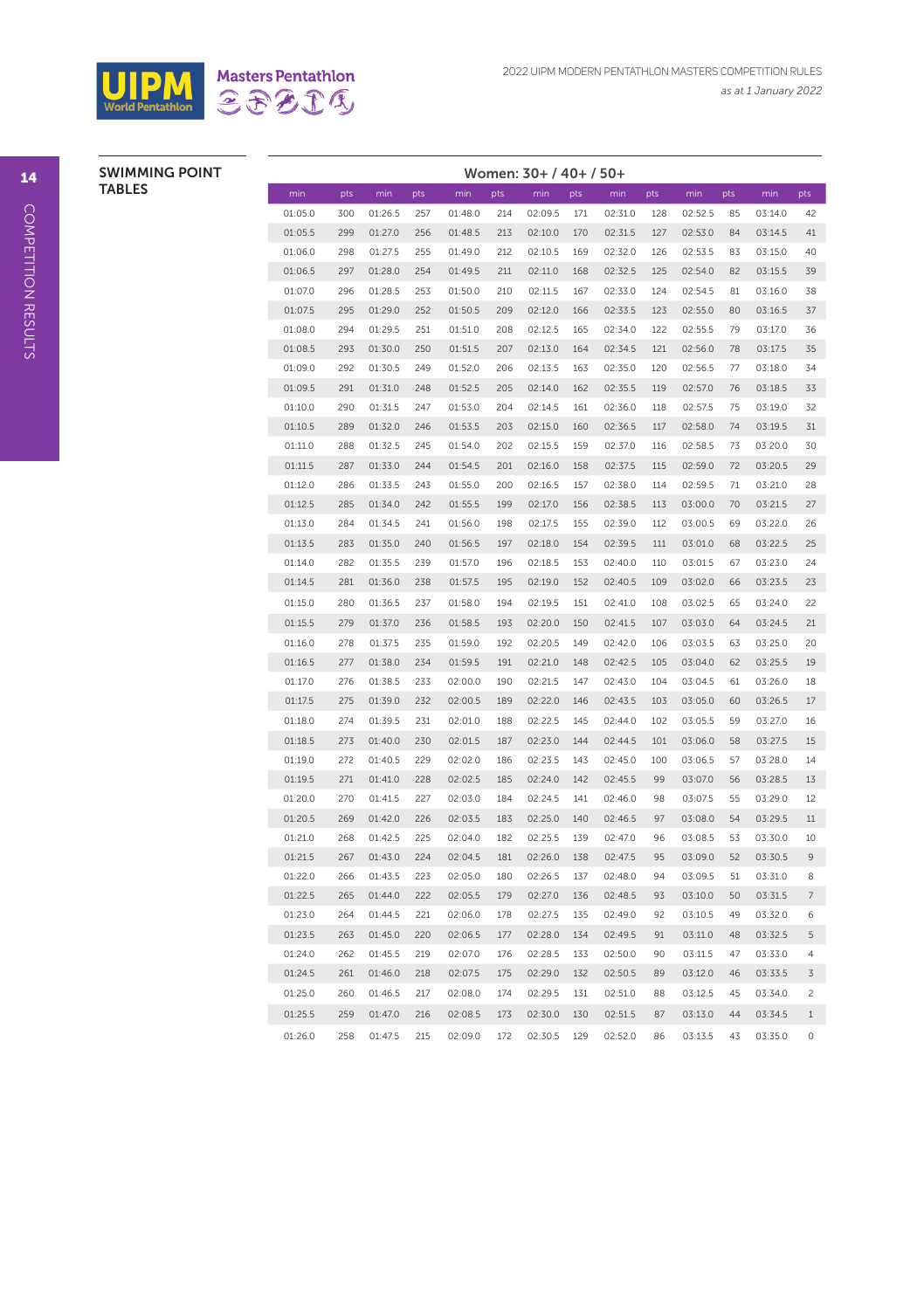| min<br>min<br>min<br>min<br>min<br>min<br>min.<br>pts.<br>pts<br>pts<br>pts<br>pts.<br>pts<br>pts<br>00:50.0<br>01:340<br>01:560<br>01:120<br>218<br>174<br>02.400<br>03:02.0<br>306<br>02.180<br>130<br>-42<br>262<br>86<br>217<br>00:50.5<br>01:34.5<br>01:56.5<br>173<br>129<br>305<br>02:18.5<br>02:40.5<br>01.125<br>261<br>85<br>03:02.5<br>41<br>00:51.0<br>01:350<br>01:130<br>216<br>01:570<br>172<br>02.190<br>128<br>03:03.0<br>304<br>260<br>02.410<br>84<br>40 | <b>SWIMMING POINT</b><br><b>TABLES</b> | Men: 30+ / 40+ / 50+ |  |  |  |  |  |  |  |  |  |  |  |  |  |
|-----------------------------------------------------------------------------------------------------------------------------------------------------------------------------------------------------------------------------------------------------------------------------------------------------------------------------------------------------------------------------------------------------------------------------------------------------------------------------|----------------------------------------|----------------------|--|--|--|--|--|--|--|--|--|--|--|--|--|
|                                                                                                                                                                                                                                                                                                                                                                                                                                                                             |                                        |                      |  |  |  |  |  |  |  |  |  |  |  |  |  |
|                                                                                                                                                                                                                                                                                                                                                                                                                                                                             |                                        |                      |  |  |  |  |  |  |  |  |  |  |  |  |  |
|                                                                                                                                                                                                                                                                                                                                                                                                                                                                             |                                        |                      |  |  |  |  |  |  |  |  |  |  |  |  |  |
|                                                                                                                                                                                                                                                                                                                                                                                                                                                                             |                                        |                      |  |  |  |  |  |  |  |  |  |  |  |  |  |

| min     | pts | min     | pts | min     | pts | min     | pts | min     | pts | min     | pts | min      | pts            |
|---------|-----|---------|-----|---------|-----|---------|-----|---------|-----|---------|-----|----------|----------------|
| 00:50.0 | 306 | 01:12.0 | 262 | 01:34.0 | 218 | 01:56.0 | 174 | 02:18.0 | 130 | 02:40.0 | 86  | 03:02.0  | 42             |
| 00:50.5 | 305 | 01:12.5 | 261 | 01:34.5 | 217 | 01:56.5 | 173 | 02.185  | 129 | 02.405  | 85  | 03:02.5  | 41             |
| 00:51.0 | 304 | 01:13.0 | 260 | 01:35.0 | 216 | 01:57.0 | 172 | 02:19.0 | 128 | 02:41.0 | 84  | 03:03.0  | 40             |
| 00:51.5 | 303 | 01:13.5 | 259 | 01:35.5 | 215 | 01:57.5 | 171 | 02:19.5 | 127 | 02:41.5 | 83  | 03:03.5  | 39             |
| 00:52.0 | 302 | 01:14.0 | 258 | 01:36.0 | 214 | 01:58.0 | 170 | 02:20.0 | 126 | 02:42.0 | 82  | 03:04.0  | 38             |
| 00:52.5 | 301 | 01:14.5 | 257 | 01:36.5 | 213 | 01:58.5 | 169 | 02:20.5 | 125 | 02:42.5 | 81  | 03:04.5  | 37             |
| 00:53.0 | 300 | 01:15.0 | 256 | 01:37.0 | 212 | 01:59.0 | 168 | 02:21.0 | 124 | 02:43.0 | 80  | 03:05.0  | 36             |
| 00:53.5 | 299 | 01:15.5 | 255 | 01:37.5 | 211 | 01:59.5 | 167 | 02:21.5 | 123 | 02:43.5 | 79  | 03:05.5  | 35             |
| 00:54.0 | 298 | 01:16.0 | 254 | 01:38.0 | 210 | 02:00.0 | 166 | 02:22.0 | 122 | 02:44.0 | 78  | 03:06.0  | 34             |
| 00:54.5 | 297 | 01:16.5 | 253 | 01:38.5 | 209 | 02:00.5 | 165 | 02:22.5 | 121 | 02:44.5 | 77  | 03:06.5  | 33             |
| 00:55.0 | 296 | 01:17.0 | 252 | 01:39.0 | 208 | 02:01.0 | 164 | 02:23.0 | 120 | 02:45.0 | 76  | 03:07.0  | 32             |
| 00:55.5 | 295 | 01:17.5 | 251 | 01:39.5 | 207 | 02:01.5 | 163 | 02:23.5 | 119 | 02:45.5 | 75  | 03:07.5  | 31             |
| 00:56.0 | 294 | 01:18.0 | 250 | 01:40.0 | 206 | 02:02.0 | 162 | 02:24.0 | 118 | 02:46.0 | 74  | 03:08.0  | 30             |
| 00:56.5 | 293 | 01:18.5 | 249 | 01:40.5 | 205 | 02:02.5 | 161 | 02:24.5 | 117 | 02:46.5 | 73  | 03:08.5  | 29             |
| 00:57.0 | 292 | 01:19.0 | 248 | 01:41.0 | 204 | 02:03.0 | 160 | 02:25.0 | 116 | 02:47.0 | 72  | 03:09.0  | 28             |
| 00:57.5 | 291 | 01:19.5 | 247 | 01:41.5 | 203 | 02:03.5 | 159 | 02:25.5 | 115 | 02:47.5 | 71  | 03:09.5  | 27             |
| 00:58.0 | 290 | 01:20.0 | 246 | 01:42.0 | 202 | 02:04.0 | 158 | 02:26.0 | 114 | 02:48.0 | 70  | 03:10.0  | 26             |
| 00:58.5 | 289 | 01:20.5 | 245 | 01:42.5 | 201 | 02:04.5 | 157 | 02:26.5 | 113 | 02:48.5 | 69  | 03:10.5  | 25             |
| 00:59.0 | 288 | 01:21.0 | 244 | 01:43.0 | 200 | 02:05.0 | 156 | 02:27.0 | 112 | 02:49.0 | 68  | 03:11.0  | 24             |
| 00:59.5 | 287 | 01:21.5 | 243 | 01.435  | 199 | 02:05.5 | 155 | 02:27.5 | 111 | 02.49.5 | 67  | 0.3:11.5 | 23             |
| 01:00.0 | 286 | 01:22.0 | 242 | 01:44.0 | 198 | 02:06.0 | 154 | 02:28.0 | 110 | 02:50.0 | 66  | 03:12.0  | 22             |
| 01:00.5 | 285 | 01:22.5 | 241 | 01:44.5 | 197 | 02:06.5 | 153 | 02:28.5 | 109 | 02:50.5 | 65  | 0.3:12.5 | 21             |
| 01:01.0 | 284 | 01:23.0 | 240 | 01:45.0 | 196 | 02:07.0 | 152 | 02:29.0 | 108 | 02:51.0 | 64  | 03:13.0  | 20             |
| 01:01.5 | 283 | 01:23.5 | 239 | 01:45.5 | 195 | 02:07.5 | 151 | 02:29.5 | 107 | 02:51.5 | 63  | 03:13.5  | 19             |
| 01:02.0 | 282 | 01:24.0 | 238 | 01:46.0 | 194 | 02:08.0 | 150 | 02:30.0 | 106 | 02:52.0 | 62  | 03:14.0  | 18             |
| 01:02.5 | 281 | 01.245  | 237 | 01:46.5 | 193 | 02:08.5 | 149 | 02:30.5 | 105 | 02:52.5 | 61  | 0.3:14.5 | 17             |
| 01:03.0 | 280 | 01:25.0 | 236 | 01:47.0 | 192 | 02:09.0 | 148 | 02:31.0 | 104 | 02:53.0 | 60  | 03:15.0  | 16             |
| 01:03.5 | 279 | 01:25.5 | 235 | 01:47.5 | 191 | 02:09.5 | 147 | 02:31.5 | 103 | 02:53.5 | 59  | 03:15.5  | 15             |
| 01:04.0 | 278 | 01:26.0 | 234 | 01:48.0 | 190 | 02:10.0 | 146 | 02:32.0 | 102 | 02:54.0 | 58  | 03:16.0  | 14             |
| 01:04.5 | 277 | 01:26.5 | 233 | 01:48.5 | 189 | 02:10.5 | 145 | 02:32.5 | 101 | 02:54.5 | 57  | 03:16.5  | 13             |
| 01:05.0 | 276 | 01:27.0 | 232 | 01:49.0 | 188 | 02:11.0 | 144 | 02:33.0 | 100 | 02:55.0 | 56  | 03:17.0  | 12             |
| 01:05.5 | 275 | 01:27.5 | 231 | 01:49.5 | 187 | 02:11.5 | 143 | 02:33.5 | 99  | 02:55.5 | 55  | 03:17.5  | 11             |
| 01:06.0 | 274 | 01:28.0 | 230 | 01:50.0 | 186 | 02:12.0 | 142 | 02:34.0 | 98  | 02:56.0 | 54  | 03:18.0  | 10             |
| 01:06.5 | 273 | 01:28.5 | 229 | 01:50.5 | 185 | 02:12.5 | 141 | 02:34.5 | 97  | 02:56.5 | 53  | 03:18.5  | $\overline{9}$ |
| 01:07.0 | 272 | 01:29.0 | 228 | 01:51.0 | 184 | 02:13.0 | 140 | 02:35.0 | 96  | 02:57.0 | 52  | 03:19.0  | 8              |
| 01:07.5 | 271 | 01:29.5 | 227 | 01:51.5 | 183 | 02:13.5 | 139 | 02:35.5 | 95  | 02:57.5 | 51  | 03:19.5  | $\overline{7}$ |
| 01:08.0 | 270 | 01:30.0 | 226 | 01:52.0 | 182 | 02:14.0 | 138 | 02:36.0 | 94  | 02:58.0 | 50  | 03:20.0  | 6              |
| 01:08.5 | 269 | 01:30.5 | 225 | 01:52.5 | 181 | 02:14.5 | 137 | 02:36.5 | 93  | 02:58.5 | 49  | 03:20.5  | 5              |
| 01:09.0 | 268 | 01:31.0 | 224 | 01:53.0 | 180 | 02:15.0 | 136 | 02:37.0 | 92  | 02:59.0 | 48  | 03:21.0  | $\overline{4}$ |
| 01:09.5 | 267 | 01:31.5 | 223 | 01:53.5 | 179 | 02:15.5 | 135 | 02:37.5 | 91  | 02:59.5 | 47  | 03:21.5  | 3              |
| 01:10.0 | 266 | 01:32.0 | 222 | 01:54.0 | 178 | 02:16.0 | 134 | 02:38.0 | 90  | 03:00.0 | 46  | 03:22.0  | $\overline{c}$ |
| 01:10.5 | 265 | 01:32.5 | 221 | 01:54.5 | 177 | 02:16.5 | 133 | 02:38.5 | 89  | 03:00.5 | 45  | 03:22.5  | $\mathbf{1}$   |
| 01:11.0 | 264 | 01:33.0 | 220 | 01:55.0 | 176 | 02:17.0 | 132 | 02:39.0 | 88  | 03:01.0 | 44  | 03:23.0  | $\circ$        |
|         |     |         |     |         |     |         |     |         |     |         |     |          |                |
| 01:115  | 263 | 01:33.5 | 219 | 01:55.5 | 175 | 02:17.5 | 131 | 02:39.5 | 87  | 03:01.5 | 43  |          |                |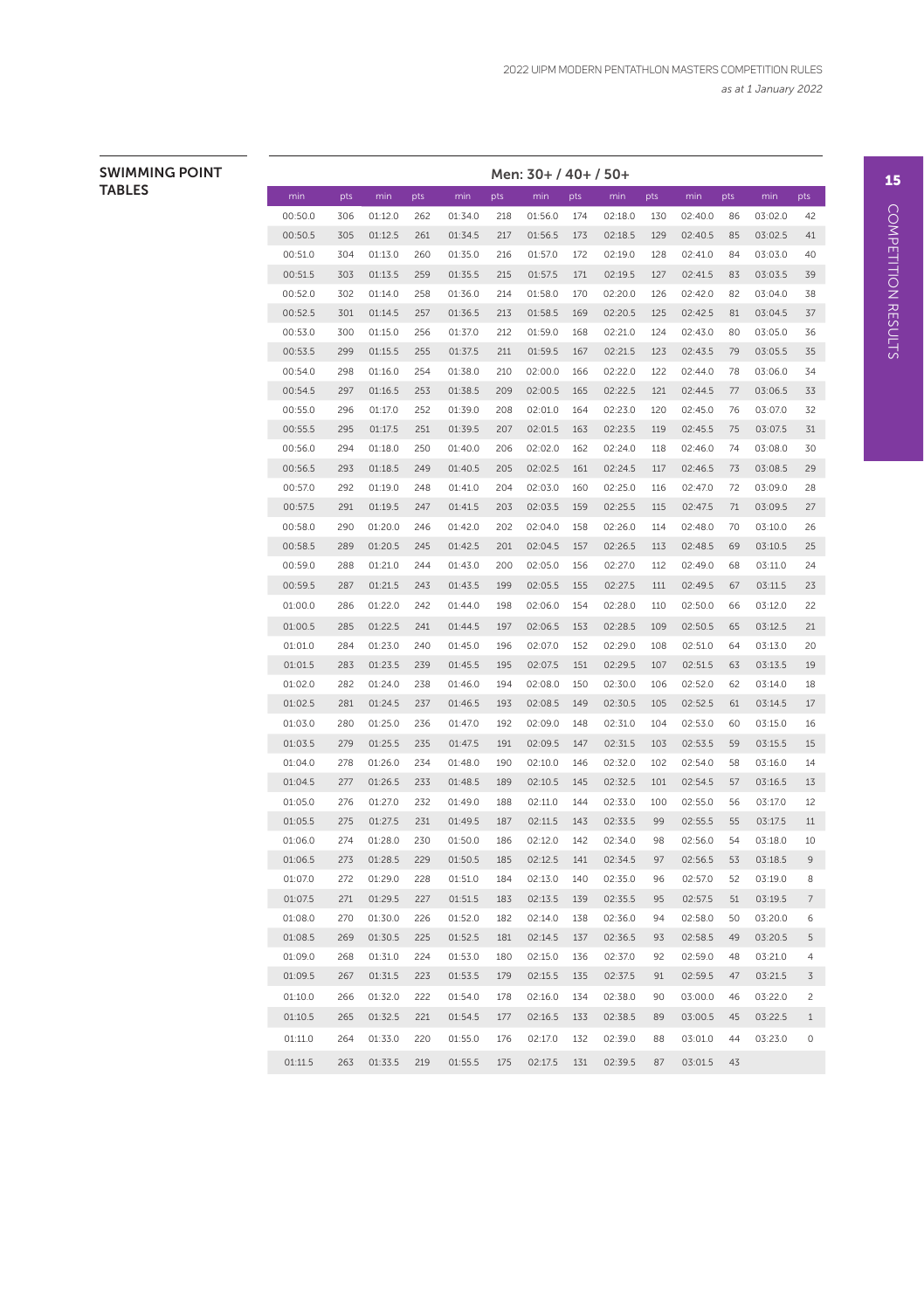

SWIMMING POINT<br>TABLES

| SWIMMING POINT |         |     |         |     |         |     | Women: 60+ / 70+ |     |         |     |         |     |         |                         |
|----------------|---------|-----|---------|-----|---------|-----|------------------|-----|---------|-----|---------|-----|---------|-------------------------|
| TABLES         | min     | pts | min     | pts | min     | pts | min              | pts | min     | pts | min     | pts | min     | pts                     |
|                | 00:20.0 | 296 | 00:42.0 | 252 | 01:04.0 | 208 | 01:26.0          | 164 | 01:48.0 | 120 | 02:10.0 | 76  | 02:32.0 | 32                      |
|                | 00:20.5 | 295 | 00:42.5 | 251 | 01:04.5 | 207 | 01:26.5          | 163 | 01:48.5 | 119 | 02:10.5 | 75  | 02:32.5 | 31                      |
|                | 00:21.0 | 294 | 00:43.0 | 250 | 01:05.0 | 206 | 01:27.0          | 162 | 01:49.0 | 118 | 02:11.0 | 74  | 02:33.0 | 30                      |
|                | 00:21.5 | 293 | 00:43.5 | 249 | 01:05.5 | 205 | 01:27.5          | 161 | 01:49.5 | 117 | 02:11.5 | 73  | 02:33.5 | 29                      |
|                | 00:22.0 | 292 | 00:44.0 | 248 | 01:06.0 | 204 | 01:28.0          | 160 | 01:50.0 | 116 | 02:12.0 | 72  | 02:34.0 | 28                      |
|                | 00:22.5 | 291 | 00:445  | 247 | 01:06.5 | 203 | 01:28.5          | 159 | 01:50.5 | 115 | 02.125  | 71  | 02:34.5 | 27                      |
|                | 00:23.0 | 290 | 00:45.0 | 246 | 01:07.0 | 202 | 01:29.0          | 158 | 01:51.0 | 114 | 02:13.0 | 70  | 02:35.0 | 26                      |
|                | 00:23.5 | 289 | 00.45.5 | 245 | 01:07.5 | 201 | 01:29.5          | 157 | 01:51.5 | 113 | 02.135  | 69  | 02:35.5 | 25                      |
|                | 00:24.0 | 288 | 00:46.0 | 244 | 01:08.0 | 200 | 01:30.0          | 156 | 01:52.0 | 112 | 02:14.0 | 68  | 02:36.0 | 24                      |
|                | 00:24.5 | 287 | 00:46.5 | 243 | 01:08.5 | 199 | 01:30.5          | 155 | 01:52.5 | 111 | 02:14.5 | 67  | 02:36.5 | 23                      |
|                | 00:25.0 | 286 | 00:47.0 | 242 | 01:09.0 | 198 | 01:31.0          | 154 | 01:53.0 | 110 | 02:15.0 | 66  | 02:37.0 | 22                      |
|                | 00:25.5 | 285 | 00:47.5 | 241 | 01:09.5 | 197 | 01:31.5          | 153 | 01:53.5 | 109 | 02:15.5 | 65  | 02:37.5 | 21                      |
|                | 00:26.0 | 284 | 00:48.0 | 240 | 01:10.0 | 196 | 01:32.0          | 152 | 01:54.0 | 108 | 02:16.0 | 64  | 02:38.0 | 20                      |
|                | 00:26.5 | 283 | 00:48.5 | 239 | 01:10.5 | 195 | 01:32.5          | 151 | 01:54.5 | 107 | 02:16.5 | 63  | 02:38.5 | 19                      |
|                | 00:27.0 | 282 | 00:49.0 | 238 | 01:11.0 | 194 | 01:33.0          | 150 | 01:55.0 | 106 | 02:17.0 | 62  | 02:39.0 | 18                      |
|                | 00:27.5 | 281 | 00:49.5 | 237 | 01:11.5 | 193 | 01:33.5          | 149 | 01:55.5 | 105 | 02:17.5 | 61  | 02:39.5 | 17                      |
|                | 00:28.0 | 280 | 00:50.0 | 236 | 01:12.0 | 192 | 01:34.0          | 148 | 01:56.0 | 104 | 02:18.0 | 60  | 02:40.0 | 16                      |
|                | 00:28.5 | 279 | 00:50.5 | 235 | 01:12.5 | 191 | 01:34.5          | 147 | 01:56.5 | 103 | 02:18.5 | 59  | 02.405  | 15                      |
|                | 00:29.0 | 278 | 00:51.0 | 234 | 01:13.0 | 190 | 01:35.0          | 146 | 01:57.0 | 102 | 02:19.0 | 58  | 02:41.0 | 14                      |
|                | 00:29.5 | 277 | 00:51.5 | 233 | 01:13.5 | 189 | 01:35.5          | 145 | 01:57.5 | 101 | 02:19.5 | 57  | 02.415  | 13                      |
|                | 00:30.0 | 276 | 00:52.0 | 232 | 01:14.0 | 188 | 01:36.0          | 144 | 01:58.0 | 100 | 02:20.0 | 56  | 02:42.0 | 12                      |
|                | 00:30.5 | 275 | 00:52.5 | 231 | 01:14.5 | 187 | 01:36.5          | 143 | 01:58.5 | 99  | 02:20.5 | 55  | 02:42.5 | 11                      |
|                | 00:31.0 | 274 | 00:53.0 | 230 | 01:15.0 | 186 | 01:37.0          | 142 | 01:59.0 | 98  | 02:21.0 | 54  | 02:43.0 | 10                      |
|                | 00:31.5 | 273 | 00:53.5 | 229 | 01:15.5 | 185 | 01:37.5          | 141 | 01:59.5 | 97  | 02:21.5 | 53  | 02:43.5 | 9                       |
|                | 00:32.0 | 272 | 00:54.0 | 228 | 01:16.0 | 184 | 01:38.0          | 140 | 02:00.0 | 96  | 02:22.0 | 52  | 02:44.0 | 8                       |
|                | 00:32.5 | 271 | 00:54.5 | 227 | 01:16.5 | 183 | 01:38.5          | 139 | 02:00.5 | 95  | 02:22.5 | 51  | 02:44.5 | $\overline{7}$          |
|                | 00:33.0 | 270 | 00:55.0 | 226 | 01:17.0 | 182 | 01:39.0          | 138 | 02:01.0 | 94  | 02:23.0 | 50  | 02:45.0 | 6                       |
|                | 00:33.5 | 269 | 00:55.5 | 225 | 01:17.5 | 181 | 01:39.5          | 137 | 02:01.5 | 93  | 02:23.5 | 49  | 02:45.5 | 5                       |
|                | 00:34.0 | 268 | 00:56.0 | 224 | 01:18.0 | 180 | 01:40.0          | 136 | 02:02.0 | 92  | 02:24.0 | 48  | 02:46.0 | $\overline{4}$          |
|                | 00:34.5 | 267 | 00:56.5 | 223 | 01:18.5 | 179 | 01:40.5          | 135 | 02:02.5 | 91  | 02:24.5 | 47  | 02.465  | 3                       |
|                | 00:35.0 | 266 | 00:57.0 | 222 | 01:19.0 | 178 | 01:41.0          | 134 | 02:03.0 | 90  | 02:25.0 | 46  | 02:47.0 | $\overline{\mathbf{c}}$ |
|                | 00:35.5 | 265 | 00:57.5 | 221 | 01:19.5 | 177 | 01:41.5          | 133 | 02:03.5 | 89  | 02:25.5 | 45  | 02.475  | $\mathbf{1}$            |
|                | 00:36.0 | 264 | 00:58.0 | 220 | 01:20.0 | 176 | 01:42.0          | 132 | 02:04.0 | 88  | 02:26.0 | 44  | 02:48.0 | 0                       |
|                | 00:36.5 | 263 | 00:58.5 | 219 | 01:20.5 | 175 | 01:42.5          | 131 | 02:04.5 | 87  | 02:26.5 | 43  |         |                         |
|                | 00:37.0 | 262 | 00:59.0 | 218 | 01:21.0 | 174 | 01:43.0          | 130 | 02:05.0 | 86  | 02:27.0 | 42  |         |                         |
|                | 00:37.5 | 261 | 00:59.5 | 217 | 01:21.5 | 173 | 01:43.5          | 129 | 02:05.5 | 85  | 02:27.5 | 41  |         |                         |
|                | 00:38.0 | 260 | 01:00.0 | 216 | 01:22.0 | 172 | 01:44.0          | 128 | 02:06.0 | 84  | 02:28.0 | 40  |         |                         |
|                | 00:38.5 | 259 | 01:00.5 | 215 | 01:22.5 | 171 | 01:44.5          | 127 | 02:06.5 | 83  | 02:28.5 | 39  |         |                         |
|                | 00:39.0 | 258 | 01:01.0 | 214 | 01:23.0 | 170 | 01:45.0          | 126 | 02:07.0 | 82  | 02:29.0 | 38  |         |                         |
|                | 00:39.5 | 257 | 01:01.5 | 213 | 01:23.5 | 169 | 01:45.5          | 125 | 02:07.5 | 81  | 02:29.5 | 37  |         |                         |
|                | 00:40.0 | 256 | 01:02.0 | 212 | 01:24.0 | 168 | 01:46.0          | 124 | 02:08.0 | 80  | 02:30.0 | 36  |         |                         |
|                | 00:40.5 | 255 | 01:02.5 | 211 | 01:24.5 | 167 | 01:46.5          | 123 | 02:08.5 | 79  | 02:30.5 | 35  |         |                         |
|                | 00:41.0 | 254 | 01:03.0 | 210 | 01:25.0 | 166 | 01:47.0          | 122 | 02:09.0 | 78  | 02:31.0 | 34  |         |                         |
|                | 00:41.5 | 253 | 01:03.5 | 209 | 01:25.5 | 165 | 01:47.5          | 121 | 02:09.5 | 77  | 02:31.5 | 33  |         |                         |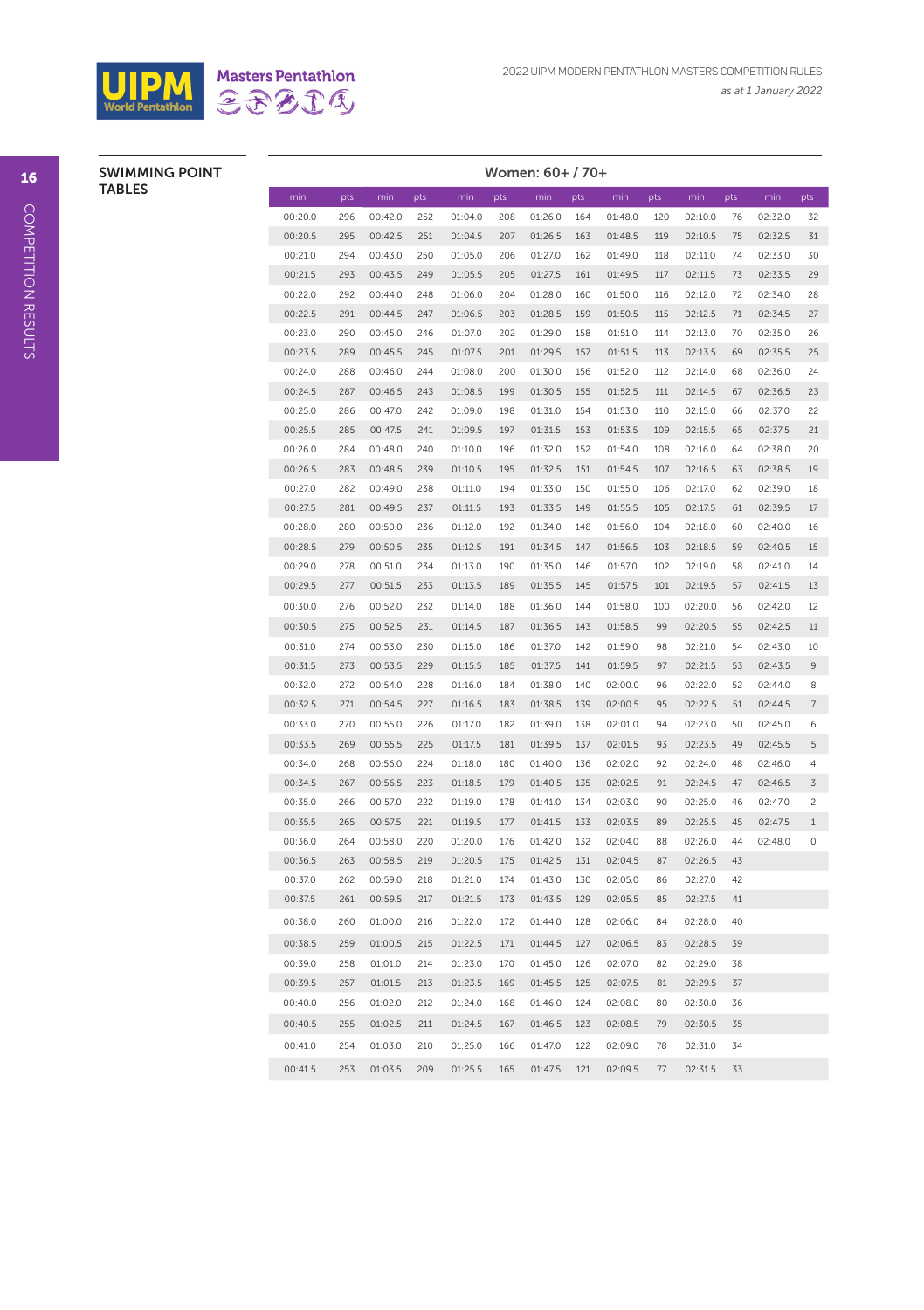| <b>SWIMMING POINT</b> |  |
|-----------------------|--|
| <b>TABLES</b>         |  |

 $\overline{\phantom{a}}$ 

| pts<br>pts<br>min<br>pts<br>min<br>pts<br>min<br>pts<br>min<br>pts<br>min<br>min<br>min<br>00:20.0<br>00:40.5<br>204<br>01:21.5<br>286<br>245<br>01:01.0<br>163<br>01:42.0<br>122<br>02:02.5<br>81<br>02:23.0<br>00:20.5<br>285<br>00:41.0<br>244<br>01:01.5<br>203<br>01:22.0<br>162<br>01:42.5<br>121<br>02:03.0<br>80<br>02:23.5<br>00:21.0<br>284<br>00:41.5<br>243<br>01:02.0<br>202<br>01:22.5<br>161<br>01:43.0<br>120<br>02:03.5<br>79<br>02:24.0<br>00:21.5<br>283<br>00:42.0<br>242<br>01:02.5<br>201<br>01:23.0<br>160<br>01:43.5<br>119<br>02:04.0<br>78<br>02:24.5<br>00:22.0<br>282<br>00:42.5<br>241<br>01:03.0<br>200<br>01:23.5<br>159<br>01:44.0<br>118<br>02:04.5<br>77<br>02:25.0<br>00:22.5<br>281<br>00:43.0<br>240<br>01:03.5<br>199<br>01:24.0<br>158<br>01:44.5<br>02:05.0<br>76<br>02:25.5<br>117<br>00:23.0<br>00:43.5<br>01:04.0<br>01:24.5<br>02:05.5<br>75<br>280<br>239<br>198<br>157<br>01:45.0<br>02:26.0<br>116<br>00:23.5<br>279<br>00:44.0<br>238<br>01:04.5<br>197<br>01:25.0<br>156<br>01:45.5<br>115<br>02:06.0<br>74<br>02:26.5<br>00:24.0<br>278<br>00:44.5<br>237<br>01:05.0<br>196<br>01:25.5<br>155<br>01:46.0<br>02:06.5<br>73<br>02:27.0<br>114<br>00:24.5<br>277<br>00:45.0<br>236<br>01:05.5<br>195<br>01:26.0<br>154<br>01:46.5<br>113<br>02:07.0<br>72<br>02:27.5<br>00:25.0<br>276<br>00:45.5<br>235<br>01:06.0<br>194<br>01:26.5<br>153<br>01:47.0<br>112<br>02:07.5<br>71<br>02:28.0<br>00:25.5<br>01:06.5<br>02:08.0<br>02:28.5<br>275<br>00:46.0<br>234<br>193<br>01:27.0<br>152<br>01:47.5<br>111<br>70<br>00:26.0<br>00:46.5<br>233<br>01:07.0<br>01:27.5<br>01:48.0<br>02:08.5<br>02:29.0<br>274<br>192<br>151<br>110<br>69<br>00:26.5<br>00:47.0<br>01:07.5<br>191<br>01:28.0<br>150<br>01:48.5<br>02:09.0<br>02:29.5<br>273<br>232<br>109<br>68<br>00:27.0<br>231<br>01:08.0<br>01:28.5<br>272<br>00:47.5<br>190<br>149<br>01:49.0<br>108<br>02:09.5<br>67<br>02:30.0<br>00:27.5<br>271<br>00:48.0<br>230<br>01:08.5<br>189<br>01:29.0<br>148<br>01:49.5<br>107<br>02:10.0<br>66<br>02:30.5<br>00:28.0<br>270<br>00:48.5<br>229<br>01:09.0<br>188<br>01:29.5<br>147<br>01:50.0<br>106<br>02:10.5<br>65<br>02:31.0<br>00:28.5<br>269<br>00:49.0<br>228<br>01:09.5<br>187<br>01:30.0<br>146<br>01:50.5<br>105<br>02:11.0<br>64<br>02:31.5<br>00:29.0<br>227<br>01:30.5<br>01:51.0<br>02:32.0<br>268<br>00:49.5<br>01:10.0<br>186<br>145<br>104<br>02:11.5<br>63<br>00:29.5<br>01:31.0<br>01:51.5<br>00:50.0<br>01:10.5<br>185<br>144<br>103<br>02:12.0<br>62<br>02:32.5<br>267<br>226<br>00:30.0<br>266<br>00:50.5<br>225<br>01:11.0<br>184<br>01:31.5<br>143<br>01:52.0<br>102<br>02:12.5<br>61<br>02:33.0<br>00:30.5<br>00:51.0<br>01:11.5<br>183<br>01:32.0<br>01:52.5<br>02:13.0<br>02:33.5<br>265<br>224<br>142<br>101<br>60<br>00:31.0<br>264<br>00:51.5<br>223<br>01:12.0<br>182<br>01:32.5<br>141<br>01:53.0<br>100<br>02:13.5<br>59<br>02:34.0<br>00:31.5<br>263<br>00:52.0<br>222<br>01:12.5<br>181<br>01:33.0<br>140<br>01:53.5<br>99<br>02:14.0<br>58<br>02:34.5<br>00:32.0<br>01:33.5<br>00:52.5<br>221<br>01:13.0<br>180<br>139<br>01:54.0<br>98<br>02:14.5<br>57<br>02:35.0<br>262<br>00:32.5<br>00:53.0<br>261<br>220<br>01:13.5<br>179<br>01:34.0<br>138<br>01:54.5<br>97<br>02:15.0<br>56<br>02:35.5<br>00:33.0<br>00:53.5<br>219<br>01:14.0<br>178<br>01:34.5<br>137<br>01:55.0<br>96<br>02:15.5<br>55<br>02:36.0<br>260<br>00:33.5<br>259<br>00:540<br>218<br>01:14.5<br>01:35.0<br>136<br>01:55.5<br>95<br>02:16.0<br>54<br>02:36.5<br>177<br>00:34.0<br>00:54.5<br>217<br>01:15.0<br>176<br>01:35.5<br>135<br>01:56.0<br>02:16.5<br>53<br>02:37.0<br>258<br>94<br>00:34.5<br>00:55.0<br>01:15.5<br>175<br>01:36.0<br>134<br>01:56.5<br>02:17.0<br>02:37.5<br>257<br>216<br>93<br>52<br>00:35.0<br>256<br>00:55.5<br>215<br>01:16.0<br>174<br>01:36.5<br>133<br>01:57.0<br>92<br>02:17.5<br>51<br>02:38.0<br>00:35.5<br>01:16.5<br>01:37.0<br>01:57.5<br>02:18.0<br>02:38.5<br>255<br>00:56.0<br>214<br>173<br>132<br>91<br>50<br>00:36.0<br>00:56.5<br>01:17.0<br>01:37.5<br>131<br>01:58.0<br>49<br>02:39.0<br>254<br>213<br>172<br>90<br>02:18.5<br>00:36.5<br>01:17.5<br>171<br>01:38.0<br>130<br>01:58.5<br>02:39.5<br>253<br>00:57.0<br>212<br>89<br>02:19.0<br>48<br>00:37.0<br>01:18.0<br>01:38.5<br>02:19.5<br>02:40.0<br>252<br>00:57.5<br>211<br>170<br>129<br>01:59.0<br>88<br>47<br>00:37.5<br>01:39.0<br>01:59.5<br>02:40.5<br>251<br>00:58.0<br>210<br>01:18.5<br>169<br>128<br>87<br>02:20.0<br>46<br>00:38.0<br>250<br>00:58.5<br>209<br>01:19.0<br>168<br>01:39.5<br>127<br>02:00.0<br>86<br>02:20.5<br>45<br>02:41.0<br>00:38.5<br>249<br>00:59.0<br>208<br>01:19.5<br>167<br>01:40.0<br>126<br>02:00.5<br>85<br>02:21.0<br>44<br>02:41.5<br>00:39.0<br>00:59.5<br>207<br>01:20.0<br>01:40.5<br>125<br>02:01.0<br>02:21.5<br>43<br>02:42.0<br>248<br>166<br>84<br>00:39.5<br>01:00.0<br>206<br>01:20.5<br>01:41.0<br>124<br>02:01.5<br>83<br>02:22.0<br>42<br>02:42.5<br>247<br>165 | SWIMMING POINT |         |     |         |     |         |     | Men: 60+ / 70+ |     |         |    |         |    |         |                         |
|---------------------------------------------------------------------------------------------------------------------------------------------------------------------------------------------------------------------------------------------------------------------------------------------------------------------------------------------------------------------------------------------------------------------------------------------------------------------------------------------------------------------------------------------------------------------------------------------------------------------------------------------------------------------------------------------------------------------------------------------------------------------------------------------------------------------------------------------------------------------------------------------------------------------------------------------------------------------------------------------------------------------------------------------------------------------------------------------------------------------------------------------------------------------------------------------------------------------------------------------------------------------------------------------------------------------------------------------------------------------------------------------------------------------------------------------------------------------------------------------------------------------------------------------------------------------------------------------------------------------------------------------------------------------------------------------------------------------------------------------------------------------------------------------------------------------------------------------------------------------------------------------------------------------------------------------------------------------------------------------------------------------------------------------------------------------------------------------------------------------------------------------------------------------------------------------------------------------------------------------------------------------------------------------------------------------------------------------------------------------------------------------------------------------------------------------------------------------------------------------------------------------------------------------------------------------------------------------------------------------------------------------------------------------------------------------------------------------------------------------------------------------------------------------------------------------------------------------------------------------------------------------------------------------------------------------------------------------------------------------------------------------------------------------------------------------------------------------------------------------------------------------------------------------------------------------------------------------------------------------------------------------------------------------------------------------------------------------------------------------------------------------------------------------------------------------------------------------------------------------------------------------------------------------------------------------------------------------------------------------------------------------------------------------------------------------------------------------------------------------------------------------------------------------------------------------------------------------------------------------------------------------------------------------------------------------------------------------------------------------------------------------------------------------------------------------------------------------------------------------------------------------------------------------------------------------------------------------------------------------------------------------------------------------------------------------------------------------------------------------------------------------------------------------------------------------------------------------------------------------------------------------------------------------------------------------------------------------------------------------------------------------------------------------------------------------------------------------------------------------------------------------------------------------------------------------------------------------------------------------------------------------------------------------------------------------------------------------------------------|----------------|---------|-----|---------|-----|---------|-----|----------------|-----|---------|----|---------|----|---------|-------------------------|
|                                                                                                                                                                                                                                                                                                                                                                                                                                                                                                                                                                                                                                                                                                                                                                                                                                                                                                                                                                                                                                                                                                                                                                                                                                                                                                                                                                                                                                                                                                                                                                                                                                                                                                                                                                                                                                                                                                                                                                                                                                                                                                                                                                                                                                                                                                                                                                                                                                                                                                                                                                                                                                                                                                                                                                                                                                                                                                                                                                                                                                                                                                                                                                                                                                                                                                                                                                                                                                                                                                                                                                                                                                                                                                                                                                                                                                                                                                                                                                                                                                                                                                                                                                                                                                                                                                                                                                                                                                                                                                                                                                                                                                                                                                                                                                                                                                                                                                                                                                                       | TABLES         |         |     |         |     |         |     |                |     |         |    |         |    |         | pts                     |
|                                                                                                                                                                                                                                                                                                                                                                                                                                                                                                                                                                                                                                                                                                                                                                                                                                                                                                                                                                                                                                                                                                                                                                                                                                                                                                                                                                                                                                                                                                                                                                                                                                                                                                                                                                                                                                                                                                                                                                                                                                                                                                                                                                                                                                                                                                                                                                                                                                                                                                                                                                                                                                                                                                                                                                                                                                                                                                                                                                                                                                                                                                                                                                                                                                                                                                                                                                                                                                                                                                                                                                                                                                                                                                                                                                                                                                                                                                                                                                                                                                                                                                                                                                                                                                                                                                                                                                                                                                                                                                                                                                                                                                                                                                                                                                                                                                                                                                                                                                                       |                |         |     |         |     |         |     |                |     |         |    |         |    |         | 40                      |
|                                                                                                                                                                                                                                                                                                                                                                                                                                                                                                                                                                                                                                                                                                                                                                                                                                                                                                                                                                                                                                                                                                                                                                                                                                                                                                                                                                                                                                                                                                                                                                                                                                                                                                                                                                                                                                                                                                                                                                                                                                                                                                                                                                                                                                                                                                                                                                                                                                                                                                                                                                                                                                                                                                                                                                                                                                                                                                                                                                                                                                                                                                                                                                                                                                                                                                                                                                                                                                                                                                                                                                                                                                                                                                                                                                                                                                                                                                                                                                                                                                                                                                                                                                                                                                                                                                                                                                                                                                                                                                                                                                                                                                                                                                                                                                                                                                                                                                                                                                                       |                |         |     |         |     |         |     |                |     |         |    |         |    |         | 39                      |
|                                                                                                                                                                                                                                                                                                                                                                                                                                                                                                                                                                                                                                                                                                                                                                                                                                                                                                                                                                                                                                                                                                                                                                                                                                                                                                                                                                                                                                                                                                                                                                                                                                                                                                                                                                                                                                                                                                                                                                                                                                                                                                                                                                                                                                                                                                                                                                                                                                                                                                                                                                                                                                                                                                                                                                                                                                                                                                                                                                                                                                                                                                                                                                                                                                                                                                                                                                                                                                                                                                                                                                                                                                                                                                                                                                                                                                                                                                                                                                                                                                                                                                                                                                                                                                                                                                                                                                                                                                                                                                                                                                                                                                                                                                                                                                                                                                                                                                                                                                                       |                |         |     |         |     |         |     |                |     |         |    |         |    |         | 38                      |
|                                                                                                                                                                                                                                                                                                                                                                                                                                                                                                                                                                                                                                                                                                                                                                                                                                                                                                                                                                                                                                                                                                                                                                                                                                                                                                                                                                                                                                                                                                                                                                                                                                                                                                                                                                                                                                                                                                                                                                                                                                                                                                                                                                                                                                                                                                                                                                                                                                                                                                                                                                                                                                                                                                                                                                                                                                                                                                                                                                                                                                                                                                                                                                                                                                                                                                                                                                                                                                                                                                                                                                                                                                                                                                                                                                                                                                                                                                                                                                                                                                                                                                                                                                                                                                                                                                                                                                                                                                                                                                                                                                                                                                                                                                                                                                                                                                                                                                                                                                                       |                |         |     |         |     |         |     |                |     |         |    |         |    |         | 37                      |
|                                                                                                                                                                                                                                                                                                                                                                                                                                                                                                                                                                                                                                                                                                                                                                                                                                                                                                                                                                                                                                                                                                                                                                                                                                                                                                                                                                                                                                                                                                                                                                                                                                                                                                                                                                                                                                                                                                                                                                                                                                                                                                                                                                                                                                                                                                                                                                                                                                                                                                                                                                                                                                                                                                                                                                                                                                                                                                                                                                                                                                                                                                                                                                                                                                                                                                                                                                                                                                                                                                                                                                                                                                                                                                                                                                                                                                                                                                                                                                                                                                                                                                                                                                                                                                                                                                                                                                                                                                                                                                                                                                                                                                                                                                                                                                                                                                                                                                                                                                                       |                |         |     |         |     |         |     |                |     |         |    |         |    |         | 36                      |
|                                                                                                                                                                                                                                                                                                                                                                                                                                                                                                                                                                                                                                                                                                                                                                                                                                                                                                                                                                                                                                                                                                                                                                                                                                                                                                                                                                                                                                                                                                                                                                                                                                                                                                                                                                                                                                                                                                                                                                                                                                                                                                                                                                                                                                                                                                                                                                                                                                                                                                                                                                                                                                                                                                                                                                                                                                                                                                                                                                                                                                                                                                                                                                                                                                                                                                                                                                                                                                                                                                                                                                                                                                                                                                                                                                                                                                                                                                                                                                                                                                                                                                                                                                                                                                                                                                                                                                                                                                                                                                                                                                                                                                                                                                                                                                                                                                                                                                                                                                                       |                |         |     |         |     |         |     |                |     |         |    |         |    |         | 35                      |
|                                                                                                                                                                                                                                                                                                                                                                                                                                                                                                                                                                                                                                                                                                                                                                                                                                                                                                                                                                                                                                                                                                                                                                                                                                                                                                                                                                                                                                                                                                                                                                                                                                                                                                                                                                                                                                                                                                                                                                                                                                                                                                                                                                                                                                                                                                                                                                                                                                                                                                                                                                                                                                                                                                                                                                                                                                                                                                                                                                                                                                                                                                                                                                                                                                                                                                                                                                                                                                                                                                                                                                                                                                                                                                                                                                                                                                                                                                                                                                                                                                                                                                                                                                                                                                                                                                                                                                                                                                                                                                                                                                                                                                                                                                                                                                                                                                                                                                                                                                                       |                |         |     |         |     |         |     |                |     |         |    |         |    |         | 34                      |
|                                                                                                                                                                                                                                                                                                                                                                                                                                                                                                                                                                                                                                                                                                                                                                                                                                                                                                                                                                                                                                                                                                                                                                                                                                                                                                                                                                                                                                                                                                                                                                                                                                                                                                                                                                                                                                                                                                                                                                                                                                                                                                                                                                                                                                                                                                                                                                                                                                                                                                                                                                                                                                                                                                                                                                                                                                                                                                                                                                                                                                                                                                                                                                                                                                                                                                                                                                                                                                                                                                                                                                                                                                                                                                                                                                                                                                                                                                                                                                                                                                                                                                                                                                                                                                                                                                                                                                                                                                                                                                                                                                                                                                                                                                                                                                                                                                                                                                                                                                                       |                |         |     |         |     |         |     |                |     |         |    |         |    |         | 33                      |
|                                                                                                                                                                                                                                                                                                                                                                                                                                                                                                                                                                                                                                                                                                                                                                                                                                                                                                                                                                                                                                                                                                                                                                                                                                                                                                                                                                                                                                                                                                                                                                                                                                                                                                                                                                                                                                                                                                                                                                                                                                                                                                                                                                                                                                                                                                                                                                                                                                                                                                                                                                                                                                                                                                                                                                                                                                                                                                                                                                                                                                                                                                                                                                                                                                                                                                                                                                                                                                                                                                                                                                                                                                                                                                                                                                                                                                                                                                                                                                                                                                                                                                                                                                                                                                                                                                                                                                                                                                                                                                                                                                                                                                                                                                                                                                                                                                                                                                                                                                                       |                |         |     |         |     |         |     |                |     |         |    |         |    |         | 32                      |
|                                                                                                                                                                                                                                                                                                                                                                                                                                                                                                                                                                                                                                                                                                                                                                                                                                                                                                                                                                                                                                                                                                                                                                                                                                                                                                                                                                                                                                                                                                                                                                                                                                                                                                                                                                                                                                                                                                                                                                                                                                                                                                                                                                                                                                                                                                                                                                                                                                                                                                                                                                                                                                                                                                                                                                                                                                                                                                                                                                                                                                                                                                                                                                                                                                                                                                                                                                                                                                                                                                                                                                                                                                                                                                                                                                                                                                                                                                                                                                                                                                                                                                                                                                                                                                                                                                                                                                                                                                                                                                                                                                                                                                                                                                                                                                                                                                                                                                                                                                                       |                |         |     |         |     |         |     |                |     |         |    |         |    |         | 31                      |
|                                                                                                                                                                                                                                                                                                                                                                                                                                                                                                                                                                                                                                                                                                                                                                                                                                                                                                                                                                                                                                                                                                                                                                                                                                                                                                                                                                                                                                                                                                                                                                                                                                                                                                                                                                                                                                                                                                                                                                                                                                                                                                                                                                                                                                                                                                                                                                                                                                                                                                                                                                                                                                                                                                                                                                                                                                                                                                                                                                                                                                                                                                                                                                                                                                                                                                                                                                                                                                                                                                                                                                                                                                                                                                                                                                                                                                                                                                                                                                                                                                                                                                                                                                                                                                                                                                                                                                                                                                                                                                                                                                                                                                                                                                                                                                                                                                                                                                                                                                                       |                |         |     |         |     |         |     |                |     |         |    |         |    |         | 30                      |
|                                                                                                                                                                                                                                                                                                                                                                                                                                                                                                                                                                                                                                                                                                                                                                                                                                                                                                                                                                                                                                                                                                                                                                                                                                                                                                                                                                                                                                                                                                                                                                                                                                                                                                                                                                                                                                                                                                                                                                                                                                                                                                                                                                                                                                                                                                                                                                                                                                                                                                                                                                                                                                                                                                                                                                                                                                                                                                                                                                                                                                                                                                                                                                                                                                                                                                                                                                                                                                                                                                                                                                                                                                                                                                                                                                                                                                                                                                                                                                                                                                                                                                                                                                                                                                                                                                                                                                                                                                                                                                                                                                                                                                                                                                                                                                                                                                                                                                                                                                                       |                |         |     |         |     |         |     |                |     |         |    |         |    |         | 29                      |
|                                                                                                                                                                                                                                                                                                                                                                                                                                                                                                                                                                                                                                                                                                                                                                                                                                                                                                                                                                                                                                                                                                                                                                                                                                                                                                                                                                                                                                                                                                                                                                                                                                                                                                                                                                                                                                                                                                                                                                                                                                                                                                                                                                                                                                                                                                                                                                                                                                                                                                                                                                                                                                                                                                                                                                                                                                                                                                                                                                                                                                                                                                                                                                                                                                                                                                                                                                                                                                                                                                                                                                                                                                                                                                                                                                                                                                                                                                                                                                                                                                                                                                                                                                                                                                                                                                                                                                                                                                                                                                                                                                                                                                                                                                                                                                                                                                                                                                                                                                                       |                |         |     |         |     |         |     |                |     |         |    |         |    |         | 28                      |
|                                                                                                                                                                                                                                                                                                                                                                                                                                                                                                                                                                                                                                                                                                                                                                                                                                                                                                                                                                                                                                                                                                                                                                                                                                                                                                                                                                                                                                                                                                                                                                                                                                                                                                                                                                                                                                                                                                                                                                                                                                                                                                                                                                                                                                                                                                                                                                                                                                                                                                                                                                                                                                                                                                                                                                                                                                                                                                                                                                                                                                                                                                                                                                                                                                                                                                                                                                                                                                                                                                                                                                                                                                                                                                                                                                                                                                                                                                                                                                                                                                                                                                                                                                                                                                                                                                                                                                                                                                                                                                                                                                                                                                                                                                                                                                                                                                                                                                                                                                                       |                |         |     |         |     |         |     |                |     |         |    |         |    |         | 27                      |
|                                                                                                                                                                                                                                                                                                                                                                                                                                                                                                                                                                                                                                                                                                                                                                                                                                                                                                                                                                                                                                                                                                                                                                                                                                                                                                                                                                                                                                                                                                                                                                                                                                                                                                                                                                                                                                                                                                                                                                                                                                                                                                                                                                                                                                                                                                                                                                                                                                                                                                                                                                                                                                                                                                                                                                                                                                                                                                                                                                                                                                                                                                                                                                                                                                                                                                                                                                                                                                                                                                                                                                                                                                                                                                                                                                                                                                                                                                                                                                                                                                                                                                                                                                                                                                                                                                                                                                                                                                                                                                                                                                                                                                                                                                                                                                                                                                                                                                                                                                                       |                |         |     |         |     |         |     |                |     |         |    |         |    |         | 26                      |
|                                                                                                                                                                                                                                                                                                                                                                                                                                                                                                                                                                                                                                                                                                                                                                                                                                                                                                                                                                                                                                                                                                                                                                                                                                                                                                                                                                                                                                                                                                                                                                                                                                                                                                                                                                                                                                                                                                                                                                                                                                                                                                                                                                                                                                                                                                                                                                                                                                                                                                                                                                                                                                                                                                                                                                                                                                                                                                                                                                                                                                                                                                                                                                                                                                                                                                                                                                                                                                                                                                                                                                                                                                                                                                                                                                                                                                                                                                                                                                                                                                                                                                                                                                                                                                                                                                                                                                                                                                                                                                                                                                                                                                                                                                                                                                                                                                                                                                                                                                                       |                |         |     |         |     |         |     |                |     |         |    |         |    |         | 25                      |
|                                                                                                                                                                                                                                                                                                                                                                                                                                                                                                                                                                                                                                                                                                                                                                                                                                                                                                                                                                                                                                                                                                                                                                                                                                                                                                                                                                                                                                                                                                                                                                                                                                                                                                                                                                                                                                                                                                                                                                                                                                                                                                                                                                                                                                                                                                                                                                                                                                                                                                                                                                                                                                                                                                                                                                                                                                                                                                                                                                                                                                                                                                                                                                                                                                                                                                                                                                                                                                                                                                                                                                                                                                                                                                                                                                                                                                                                                                                                                                                                                                                                                                                                                                                                                                                                                                                                                                                                                                                                                                                                                                                                                                                                                                                                                                                                                                                                                                                                                                                       |                |         |     |         |     |         |     |                |     |         |    |         |    |         | 24                      |
|                                                                                                                                                                                                                                                                                                                                                                                                                                                                                                                                                                                                                                                                                                                                                                                                                                                                                                                                                                                                                                                                                                                                                                                                                                                                                                                                                                                                                                                                                                                                                                                                                                                                                                                                                                                                                                                                                                                                                                                                                                                                                                                                                                                                                                                                                                                                                                                                                                                                                                                                                                                                                                                                                                                                                                                                                                                                                                                                                                                                                                                                                                                                                                                                                                                                                                                                                                                                                                                                                                                                                                                                                                                                                                                                                                                                                                                                                                                                                                                                                                                                                                                                                                                                                                                                                                                                                                                                                                                                                                                                                                                                                                                                                                                                                                                                                                                                                                                                                                                       |                |         |     |         |     |         |     |                |     |         |    |         |    |         | 23                      |
|                                                                                                                                                                                                                                                                                                                                                                                                                                                                                                                                                                                                                                                                                                                                                                                                                                                                                                                                                                                                                                                                                                                                                                                                                                                                                                                                                                                                                                                                                                                                                                                                                                                                                                                                                                                                                                                                                                                                                                                                                                                                                                                                                                                                                                                                                                                                                                                                                                                                                                                                                                                                                                                                                                                                                                                                                                                                                                                                                                                                                                                                                                                                                                                                                                                                                                                                                                                                                                                                                                                                                                                                                                                                                                                                                                                                                                                                                                                                                                                                                                                                                                                                                                                                                                                                                                                                                                                                                                                                                                                                                                                                                                                                                                                                                                                                                                                                                                                                                                                       |                |         |     |         |     |         |     |                |     |         |    |         |    |         | 22                      |
|                                                                                                                                                                                                                                                                                                                                                                                                                                                                                                                                                                                                                                                                                                                                                                                                                                                                                                                                                                                                                                                                                                                                                                                                                                                                                                                                                                                                                                                                                                                                                                                                                                                                                                                                                                                                                                                                                                                                                                                                                                                                                                                                                                                                                                                                                                                                                                                                                                                                                                                                                                                                                                                                                                                                                                                                                                                                                                                                                                                                                                                                                                                                                                                                                                                                                                                                                                                                                                                                                                                                                                                                                                                                                                                                                                                                                                                                                                                                                                                                                                                                                                                                                                                                                                                                                                                                                                                                                                                                                                                                                                                                                                                                                                                                                                                                                                                                                                                                                                                       |                |         |     |         |     |         |     |                |     |         |    |         |    |         | 21                      |
|                                                                                                                                                                                                                                                                                                                                                                                                                                                                                                                                                                                                                                                                                                                                                                                                                                                                                                                                                                                                                                                                                                                                                                                                                                                                                                                                                                                                                                                                                                                                                                                                                                                                                                                                                                                                                                                                                                                                                                                                                                                                                                                                                                                                                                                                                                                                                                                                                                                                                                                                                                                                                                                                                                                                                                                                                                                                                                                                                                                                                                                                                                                                                                                                                                                                                                                                                                                                                                                                                                                                                                                                                                                                                                                                                                                                                                                                                                                                                                                                                                                                                                                                                                                                                                                                                                                                                                                                                                                                                                                                                                                                                                                                                                                                                                                                                                                                                                                                                                                       |                |         |     |         |     |         |     |                |     |         |    |         |    |         | 20                      |
|                                                                                                                                                                                                                                                                                                                                                                                                                                                                                                                                                                                                                                                                                                                                                                                                                                                                                                                                                                                                                                                                                                                                                                                                                                                                                                                                                                                                                                                                                                                                                                                                                                                                                                                                                                                                                                                                                                                                                                                                                                                                                                                                                                                                                                                                                                                                                                                                                                                                                                                                                                                                                                                                                                                                                                                                                                                                                                                                                                                                                                                                                                                                                                                                                                                                                                                                                                                                                                                                                                                                                                                                                                                                                                                                                                                                                                                                                                                                                                                                                                                                                                                                                                                                                                                                                                                                                                                                                                                                                                                                                                                                                                                                                                                                                                                                                                                                                                                                                                                       |                |         |     |         |     |         |     |                |     |         |    |         |    |         | 19                      |
|                                                                                                                                                                                                                                                                                                                                                                                                                                                                                                                                                                                                                                                                                                                                                                                                                                                                                                                                                                                                                                                                                                                                                                                                                                                                                                                                                                                                                                                                                                                                                                                                                                                                                                                                                                                                                                                                                                                                                                                                                                                                                                                                                                                                                                                                                                                                                                                                                                                                                                                                                                                                                                                                                                                                                                                                                                                                                                                                                                                                                                                                                                                                                                                                                                                                                                                                                                                                                                                                                                                                                                                                                                                                                                                                                                                                                                                                                                                                                                                                                                                                                                                                                                                                                                                                                                                                                                                                                                                                                                                                                                                                                                                                                                                                                                                                                                                                                                                                                                                       |                |         |     |         |     |         |     |                |     |         |    |         |    |         | 18                      |
|                                                                                                                                                                                                                                                                                                                                                                                                                                                                                                                                                                                                                                                                                                                                                                                                                                                                                                                                                                                                                                                                                                                                                                                                                                                                                                                                                                                                                                                                                                                                                                                                                                                                                                                                                                                                                                                                                                                                                                                                                                                                                                                                                                                                                                                                                                                                                                                                                                                                                                                                                                                                                                                                                                                                                                                                                                                                                                                                                                                                                                                                                                                                                                                                                                                                                                                                                                                                                                                                                                                                                                                                                                                                                                                                                                                                                                                                                                                                                                                                                                                                                                                                                                                                                                                                                                                                                                                                                                                                                                                                                                                                                                                                                                                                                                                                                                                                                                                                                                                       |                |         |     |         |     |         |     |                |     |         |    |         |    |         | 17                      |
|                                                                                                                                                                                                                                                                                                                                                                                                                                                                                                                                                                                                                                                                                                                                                                                                                                                                                                                                                                                                                                                                                                                                                                                                                                                                                                                                                                                                                                                                                                                                                                                                                                                                                                                                                                                                                                                                                                                                                                                                                                                                                                                                                                                                                                                                                                                                                                                                                                                                                                                                                                                                                                                                                                                                                                                                                                                                                                                                                                                                                                                                                                                                                                                                                                                                                                                                                                                                                                                                                                                                                                                                                                                                                                                                                                                                                                                                                                                                                                                                                                                                                                                                                                                                                                                                                                                                                                                                                                                                                                                                                                                                                                                                                                                                                                                                                                                                                                                                                                                       |                |         |     |         |     |         |     |                |     |         |    |         |    |         | 16                      |
|                                                                                                                                                                                                                                                                                                                                                                                                                                                                                                                                                                                                                                                                                                                                                                                                                                                                                                                                                                                                                                                                                                                                                                                                                                                                                                                                                                                                                                                                                                                                                                                                                                                                                                                                                                                                                                                                                                                                                                                                                                                                                                                                                                                                                                                                                                                                                                                                                                                                                                                                                                                                                                                                                                                                                                                                                                                                                                                                                                                                                                                                                                                                                                                                                                                                                                                                                                                                                                                                                                                                                                                                                                                                                                                                                                                                                                                                                                                                                                                                                                                                                                                                                                                                                                                                                                                                                                                                                                                                                                                                                                                                                                                                                                                                                                                                                                                                                                                                                                                       |                |         |     |         |     |         |     |                |     |         |    |         |    |         | 15                      |
|                                                                                                                                                                                                                                                                                                                                                                                                                                                                                                                                                                                                                                                                                                                                                                                                                                                                                                                                                                                                                                                                                                                                                                                                                                                                                                                                                                                                                                                                                                                                                                                                                                                                                                                                                                                                                                                                                                                                                                                                                                                                                                                                                                                                                                                                                                                                                                                                                                                                                                                                                                                                                                                                                                                                                                                                                                                                                                                                                                                                                                                                                                                                                                                                                                                                                                                                                                                                                                                                                                                                                                                                                                                                                                                                                                                                                                                                                                                                                                                                                                                                                                                                                                                                                                                                                                                                                                                                                                                                                                                                                                                                                                                                                                                                                                                                                                                                                                                                                                                       |                |         |     |         |     |         |     |                |     |         |    |         |    |         | 14                      |
|                                                                                                                                                                                                                                                                                                                                                                                                                                                                                                                                                                                                                                                                                                                                                                                                                                                                                                                                                                                                                                                                                                                                                                                                                                                                                                                                                                                                                                                                                                                                                                                                                                                                                                                                                                                                                                                                                                                                                                                                                                                                                                                                                                                                                                                                                                                                                                                                                                                                                                                                                                                                                                                                                                                                                                                                                                                                                                                                                                                                                                                                                                                                                                                                                                                                                                                                                                                                                                                                                                                                                                                                                                                                                                                                                                                                                                                                                                                                                                                                                                                                                                                                                                                                                                                                                                                                                                                                                                                                                                                                                                                                                                                                                                                                                                                                                                                                                                                                                                                       |                |         |     |         |     |         |     |                |     |         |    |         |    |         | 13                      |
|                                                                                                                                                                                                                                                                                                                                                                                                                                                                                                                                                                                                                                                                                                                                                                                                                                                                                                                                                                                                                                                                                                                                                                                                                                                                                                                                                                                                                                                                                                                                                                                                                                                                                                                                                                                                                                                                                                                                                                                                                                                                                                                                                                                                                                                                                                                                                                                                                                                                                                                                                                                                                                                                                                                                                                                                                                                                                                                                                                                                                                                                                                                                                                                                                                                                                                                                                                                                                                                                                                                                                                                                                                                                                                                                                                                                                                                                                                                                                                                                                                                                                                                                                                                                                                                                                                                                                                                                                                                                                                                                                                                                                                                                                                                                                                                                                                                                                                                                                                                       |                |         |     |         |     |         |     |                |     |         |    |         |    |         | 12                      |
|                                                                                                                                                                                                                                                                                                                                                                                                                                                                                                                                                                                                                                                                                                                                                                                                                                                                                                                                                                                                                                                                                                                                                                                                                                                                                                                                                                                                                                                                                                                                                                                                                                                                                                                                                                                                                                                                                                                                                                                                                                                                                                                                                                                                                                                                                                                                                                                                                                                                                                                                                                                                                                                                                                                                                                                                                                                                                                                                                                                                                                                                                                                                                                                                                                                                                                                                                                                                                                                                                                                                                                                                                                                                                                                                                                                                                                                                                                                                                                                                                                                                                                                                                                                                                                                                                                                                                                                                                                                                                                                                                                                                                                                                                                                                                                                                                                                                                                                                                                                       |                |         |     |         |     |         |     |                |     |         |    |         |    |         | $11\,$                  |
|                                                                                                                                                                                                                                                                                                                                                                                                                                                                                                                                                                                                                                                                                                                                                                                                                                                                                                                                                                                                                                                                                                                                                                                                                                                                                                                                                                                                                                                                                                                                                                                                                                                                                                                                                                                                                                                                                                                                                                                                                                                                                                                                                                                                                                                                                                                                                                                                                                                                                                                                                                                                                                                                                                                                                                                                                                                                                                                                                                                                                                                                                                                                                                                                                                                                                                                                                                                                                                                                                                                                                                                                                                                                                                                                                                                                                                                                                                                                                                                                                                                                                                                                                                                                                                                                                                                                                                                                                                                                                                                                                                                                                                                                                                                                                                                                                                                                                                                                                                                       |                |         |     |         |     |         |     |                |     |         |    |         |    |         | 10                      |
|                                                                                                                                                                                                                                                                                                                                                                                                                                                                                                                                                                                                                                                                                                                                                                                                                                                                                                                                                                                                                                                                                                                                                                                                                                                                                                                                                                                                                                                                                                                                                                                                                                                                                                                                                                                                                                                                                                                                                                                                                                                                                                                                                                                                                                                                                                                                                                                                                                                                                                                                                                                                                                                                                                                                                                                                                                                                                                                                                                                                                                                                                                                                                                                                                                                                                                                                                                                                                                                                                                                                                                                                                                                                                                                                                                                                                                                                                                                                                                                                                                                                                                                                                                                                                                                                                                                                                                                                                                                                                                                                                                                                                                                                                                                                                                                                                                                                                                                                                                                       |                |         |     |         |     |         |     |                |     |         |    |         |    |         | 9                       |
|                                                                                                                                                                                                                                                                                                                                                                                                                                                                                                                                                                                                                                                                                                                                                                                                                                                                                                                                                                                                                                                                                                                                                                                                                                                                                                                                                                                                                                                                                                                                                                                                                                                                                                                                                                                                                                                                                                                                                                                                                                                                                                                                                                                                                                                                                                                                                                                                                                                                                                                                                                                                                                                                                                                                                                                                                                                                                                                                                                                                                                                                                                                                                                                                                                                                                                                                                                                                                                                                                                                                                                                                                                                                                                                                                                                                                                                                                                                                                                                                                                                                                                                                                                                                                                                                                                                                                                                                                                                                                                                                                                                                                                                                                                                                                                                                                                                                                                                                                                                       |                |         |     |         |     |         |     |                |     |         |    |         |    |         | 8                       |
|                                                                                                                                                                                                                                                                                                                                                                                                                                                                                                                                                                                                                                                                                                                                                                                                                                                                                                                                                                                                                                                                                                                                                                                                                                                                                                                                                                                                                                                                                                                                                                                                                                                                                                                                                                                                                                                                                                                                                                                                                                                                                                                                                                                                                                                                                                                                                                                                                                                                                                                                                                                                                                                                                                                                                                                                                                                                                                                                                                                                                                                                                                                                                                                                                                                                                                                                                                                                                                                                                                                                                                                                                                                                                                                                                                                                                                                                                                                                                                                                                                                                                                                                                                                                                                                                                                                                                                                                                                                                                                                                                                                                                                                                                                                                                                                                                                                                                                                                                                                       |                |         |     |         |     |         |     |                |     |         |    |         |    |         | $\overline{7}$          |
|                                                                                                                                                                                                                                                                                                                                                                                                                                                                                                                                                                                                                                                                                                                                                                                                                                                                                                                                                                                                                                                                                                                                                                                                                                                                                                                                                                                                                                                                                                                                                                                                                                                                                                                                                                                                                                                                                                                                                                                                                                                                                                                                                                                                                                                                                                                                                                                                                                                                                                                                                                                                                                                                                                                                                                                                                                                                                                                                                                                                                                                                                                                                                                                                                                                                                                                                                                                                                                                                                                                                                                                                                                                                                                                                                                                                                                                                                                                                                                                                                                                                                                                                                                                                                                                                                                                                                                                                                                                                                                                                                                                                                                                                                                                                                                                                                                                                                                                                                                                       |                |         |     |         |     |         |     |                |     |         |    |         |    |         | 6                       |
|                                                                                                                                                                                                                                                                                                                                                                                                                                                                                                                                                                                                                                                                                                                                                                                                                                                                                                                                                                                                                                                                                                                                                                                                                                                                                                                                                                                                                                                                                                                                                                                                                                                                                                                                                                                                                                                                                                                                                                                                                                                                                                                                                                                                                                                                                                                                                                                                                                                                                                                                                                                                                                                                                                                                                                                                                                                                                                                                                                                                                                                                                                                                                                                                                                                                                                                                                                                                                                                                                                                                                                                                                                                                                                                                                                                                                                                                                                                                                                                                                                                                                                                                                                                                                                                                                                                                                                                                                                                                                                                                                                                                                                                                                                                                                                                                                                                                                                                                                                                       |                |         |     |         |     |         |     |                |     |         |    |         |    |         | 5                       |
|                                                                                                                                                                                                                                                                                                                                                                                                                                                                                                                                                                                                                                                                                                                                                                                                                                                                                                                                                                                                                                                                                                                                                                                                                                                                                                                                                                                                                                                                                                                                                                                                                                                                                                                                                                                                                                                                                                                                                                                                                                                                                                                                                                                                                                                                                                                                                                                                                                                                                                                                                                                                                                                                                                                                                                                                                                                                                                                                                                                                                                                                                                                                                                                                                                                                                                                                                                                                                                                                                                                                                                                                                                                                                                                                                                                                                                                                                                                                                                                                                                                                                                                                                                                                                                                                                                                                                                                                                                                                                                                                                                                                                                                                                                                                                                                                                                                                                                                                                                                       |                |         |     |         |     |         |     |                |     |         |    |         |    |         | 4                       |
|                                                                                                                                                                                                                                                                                                                                                                                                                                                                                                                                                                                                                                                                                                                                                                                                                                                                                                                                                                                                                                                                                                                                                                                                                                                                                                                                                                                                                                                                                                                                                                                                                                                                                                                                                                                                                                                                                                                                                                                                                                                                                                                                                                                                                                                                                                                                                                                                                                                                                                                                                                                                                                                                                                                                                                                                                                                                                                                                                                                                                                                                                                                                                                                                                                                                                                                                                                                                                                                                                                                                                                                                                                                                                                                                                                                                                                                                                                                                                                                                                                                                                                                                                                                                                                                                                                                                                                                                                                                                                                                                                                                                                                                                                                                                                                                                                                                                                                                                                                                       |                |         |     |         |     |         |     |                |     |         |    |         |    |         | 3                       |
|                                                                                                                                                                                                                                                                                                                                                                                                                                                                                                                                                                                                                                                                                                                                                                                                                                                                                                                                                                                                                                                                                                                                                                                                                                                                                                                                                                                                                                                                                                                                                                                                                                                                                                                                                                                                                                                                                                                                                                                                                                                                                                                                                                                                                                                                                                                                                                                                                                                                                                                                                                                                                                                                                                                                                                                                                                                                                                                                                                                                                                                                                                                                                                                                                                                                                                                                                                                                                                                                                                                                                                                                                                                                                                                                                                                                                                                                                                                                                                                                                                                                                                                                                                                                                                                                                                                                                                                                                                                                                                                                                                                                                                                                                                                                                                                                                                                                                                                                                                                       |                |         |     |         |     |         |     |                |     |         |    |         |    |         | $\overline{\mathbf{c}}$ |
|                                                                                                                                                                                                                                                                                                                                                                                                                                                                                                                                                                                                                                                                                                                                                                                                                                                                                                                                                                                                                                                                                                                                                                                                                                                                                                                                                                                                                                                                                                                                                                                                                                                                                                                                                                                                                                                                                                                                                                                                                                                                                                                                                                                                                                                                                                                                                                                                                                                                                                                                                                                                                                                                                                                                                                                                                                                                                                                                                                                                                                                                                                                                                                                                                                                                                                                                                                                                                                                                                                                                                                                                                                                                                                                                                                                                                                                                                                                                                                                                                                                                                                                                                                                                                                                                                                                                                                                                                                                                                                                                                                                                                                                                                                                                                                                                                                                                                                                                                                                       |                |         |     |         |     |         |     |                |     |         |    |         |    |         | $\mathbf{1}$            |
|                                                                                                                                                                                                                                                                                                                                                                                                                                                                                                                                                                                                                                                                                                                                                                                                                                                                                                                                                                                                                                                                                                                                                                                                                                                                                                                                                                                                                                                                                                                                                                                                                                                                                                                                                                                                                                                                                                                                                                                                                                                                                                                                                                                                                                                                                                                                                                                                                                                                                                                                                                                                                                                                                                                                                                                                                                                                                                                                                                                                                                                                                                                                                                                                                                                                                                                                                                                                                                                                                                                                                                                                                                                                                                                                                                                                                                                                                                                                                                                                                                                                                                                                                                                                                                                                                                                                                                                                                                                                                                                                                                                                                                                                                                                                                                                                                                                                                                                                                                                       |                | 00:40.0 | 246 | 01:00.5 | 205 | 01:21.0 | 164 | 01:41.5        | 123 | 02:02.0 | 82 | 02:22.5 | 41 | 02:43.0 | $\circ$                 |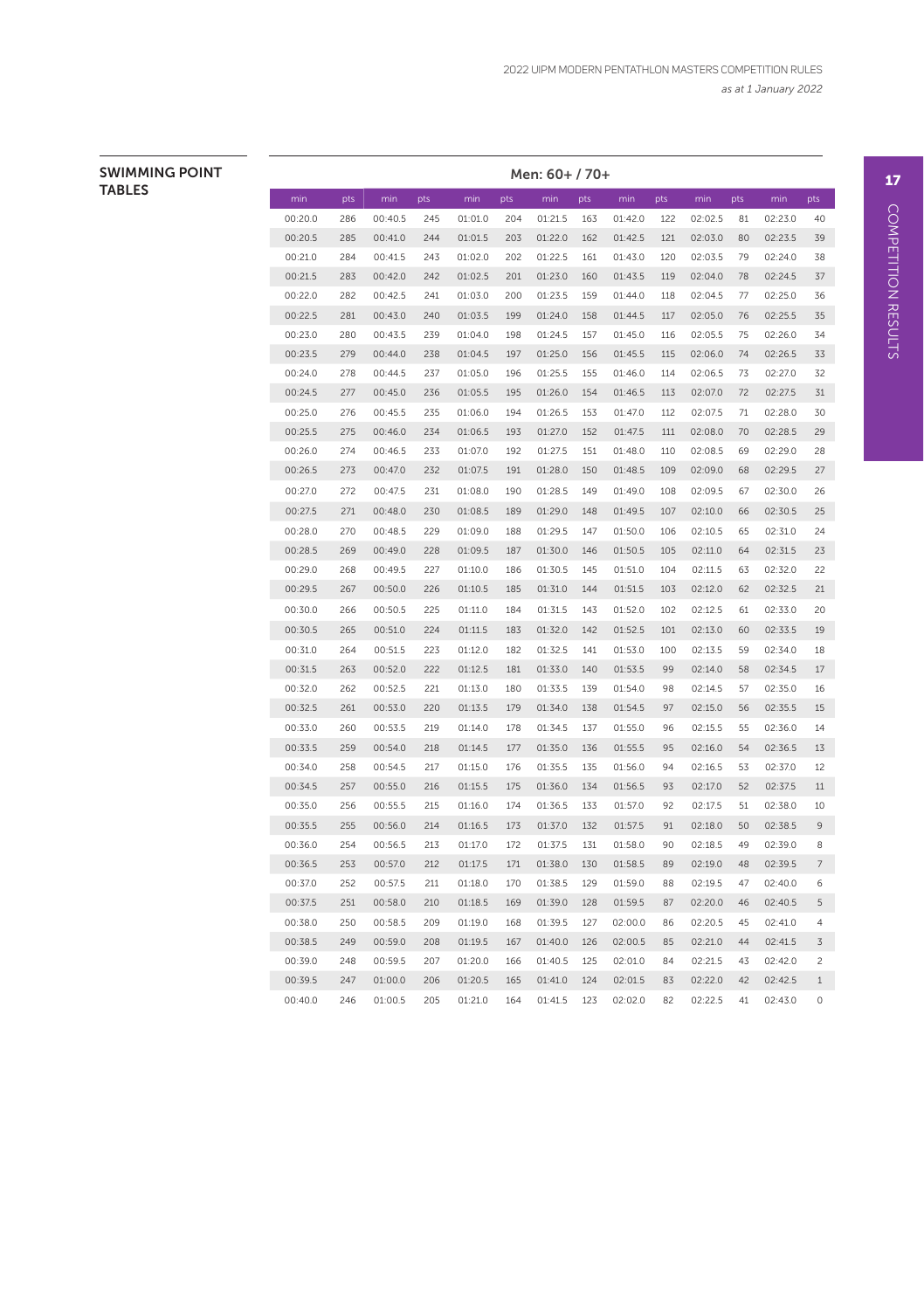

LASER RUN POINT

| LASER RUN POINT | Individual Men/Women: 30+ / 40+ / 50+ |     |       |     |       |     |       |     |       |     |       |     |  |  |
|-----------------|---------------------------------------|-----|-------|-----|-------|-----|-------|-----|-------|-----|-------|-----|--|--|
| <b>TABLES</b>   | time                                  | pts | time  | pts | time  | pts | time  | pts | time  | pts | time  | pts |  |  |
|                 | 09:50                                 | 600 | 10:30 | 560 | 11:10 | 520 | 11:50 | 480 | 12:30 | 440 | 13:10 | 400 |  |  |
|                 | 09:51                                 | 599 | 10:31 | 559 | 11:11 | 519 | 11:51 | 479 | 12:31 | 439 | 13:11 | 399 |  |  |
|                 | 09:52                                 | 598 | 10:32 | 558 | 11:12 | 518 | 11:52 | 478 | 12:32 | 438 | 13:12 | 398 |  |  |
|                 | 09:53                                 | 597 | 10:33 | 557 | 11:13 | 517 | 11:53 | 477 | 12:33 | 437 | 13:13 | 397 |  |  |
|                 | 09:54                                 | 596 | 10:34 | 556 | 11:14 | 516 | 11:54 | 476 | 12:34 | 436 | 13:14 | 396 |  |  |
|                 | 09:55                                 | 595 | 10:35 | 555 | 11:15 | 515 | 11:55 | 475 | 12:35 | 435 | 13:15 | 395 |  |  |
|                 | 09:56                                 | 594 | 10:36 | 554 | 11:16 | 514 | 11:56 | 474 | 12:36 | 434 | 13:16 | 394 |  |  |
|                 | 09:57                                 | 593 | 10:37 | 553 | 11:17 | 513 | 11:57 | 473 | 12:37 | 433 | 13:17 | 393 |  |  |
|                 | 09:58                                 | 592 | 10:38 | 552 | 11:18 | 512 | 11:58 | 472 | 12:38 | 432 | 13:18 | 392 |  |  |
|                 | 09:59                                 | 591 | 10:39 | 551 | 11:19 | 511 | 11:59 | 471 | 12:39 | 431 | 13:19 | 391 |  |  |
|                 | 10:00                                 | 590 | 10:40 | 550 | 11:20 | 510 | 12:00 | 470 | 12:40 | 430 | 13:20 | 390 |  |  |
|                 | 10:01                                 | 589 | 10:41 | 549 | 11:21 | 509 | 12:01 | 469 | 12:41 | 429 | 13:21 | 389 |  |  |
|                 | 10:02                                 | 588 | 10:42 | 548 | 11:22 | 508 | 12:02 | 468 | 12:42 | 428 | 13:22 | 388 |  |  |
|                 | 10:03                                 | 587 | 10:43 | 547 | 11:23 | 507 | 12:03 | 467 | 12:43 | 427 | 13:23 | 387 |  |  |
|                 | 10:04                                 | 586 | 10:44 | 546 | 11:24 | 506 | 12:04 | 466 | 12:44 | 426 | 13:24 | 386 |  |  |
|                 | 10:05                                 | 585 | 10:45 | 545 | 11:25 | 505 | 12:05 | 465 | 12:45 | 425 | 13:25 | 385 |  |  |
|                 | 10:06                                 | 584 | 10:46 | 544 | 11:26 | 504 | 12:06 | 464 | 12:46 | 424 | 13:26 | 384 |  |  |
|                 | 10:07                                 | 583 | 10:47 | 543 | 11:27 | 503 | 12:07 | 463 | 12:47 | 423 | 13:27 | 383 |  |  |
|                 | 10:08                                 | 582 | 10:48 | 542 | 11:28 | 502 | 12:08 | 462 | 12:48 | 422 | 13:28 | 382 |  |  |
|                 | 10:09                                 | 581 | 10:49 | 541 | 11:29 | 501 | 12:09 | 461 | 12:49 | 421 | 13:29 | 381 |  |  |
|                 | 10:10                                 | 580 | 10:50 | 540 | 11:30 | 500 | 12:10 | 460 | 12:50 | 420 | 13:30 | 380 |  |  |
|                 | 10:11                                 | 579 | 10:51 | 539 | 11:31 | 499 | 12:11 | 459 | 12:51 | 419 | 13:31 | 379 |  |  |
|                 | 10:12                                 | 578 | 10:52 | 538 | 11:32 | 498 | 12:12 | 458 | 12:52 | 418 | 13:32 | 378 |  |  |
|                 | 10:13                                 | 577 | 10:53 | 537 | 11:33 | 497 | 12:13 | 457 | 12:53 | 417 | 13:33 | 377 |  |  |
|                 | 10:14                                 | 576 | 10:54 | 536 | 11:34 | 496 | 12:14 | 456 | 12:54 | 416 | 13:34 | 376 |  |  |
|                 | 10:15                                 | 575 | 10:55 | 535 | 11:35 | 495 | 12:15 | 455 | 12:55 | 415 | 13:35 | 375 |  |  |
|                 | 10:16                                 | 574 | 10:56 | 534 | 11:36 | 494 | 12:16 | 454 | 12:56 | 414 | 13:36 | 374 |  |  |
|                 | 10:17                                 | 573 | 10:57 | 533 | 11:37 | 493 | 12:17 | 453 | 12:57 | 413 | 13:37 | 373 |  |  |
|                 | 10:18                                 | 572 | 10:58 | 532 | 11:38 | 492 | 12:18 | 452 | 12:58 | 412 | 13:38 | 372 |  |  |
|                 | 10:19                                 | 571 | 10:59 | 531 | 11:39 | 491 | 12:19 | 451 | 12:59 | 411 | 13:39 | 371 |  |  |
|                 | 10:20                                 | 570 | 11:00 | 530 | 11:40 | 490 | 12:20 | 450 | 13:00 | 410 | 13:40 | 370 |  |  |
|                 | 10:21                                 | 569 | 11:01 | 529 | 11:41 | 489 | 12:21 | 449 | 13:01 | 409 | 13:41 | 369 |  |  |
|                 | 10:22                                 | 568 | 11:02 | 528 | 11:42 | 488 | 12:22 | 448 | 13:02 | 408 | 13:42 | 368 |  |  |
|                 | 10:23                                 | 567 | 11:03 | 527 | 11:43 | 487 | 12:23 | 447 | 13:03 | 407 | 13:43 | 367 |  |  |
|                 | 10:24                                 | 566 | 11:04 | 526 | 11:44 | 486 | 12:24 | 446 | 13:04 | 406 | 13:44 | 366 |  |  |
|                 | 10:25                                 | 565 | 11:05 | 525 | 11:45 | 485 | 12:25 | 445 | 13:05 | 405 | 13:45 | 365 |  |  |
|                 | 10:26                                 | 564 | 11:06 | 524 | 11:46 | 484 | 12:26 | 444 | 13:06 | 404 | 13:46 | 364 |  |  |
|                 | 10:27                                 | 563 | 11:07 | 523 | 11:47 | 483 | 12:27 | 443 | 13:07 | 403 | 13:47 | 363 |  |  |
|                 | 10:28                                 | 562 | 11:08 | 522 | 11:48 | 482 | 12:28 | 442 | 13:08 | 402 | 13:48 | 362 |  |  |
|                 | 10:29                                 | 561 | 11:09 | 521 | 11:49 | 481 | 12:29 | 441 | 13:09 | 401 | 13:49 | 361 |  |  |

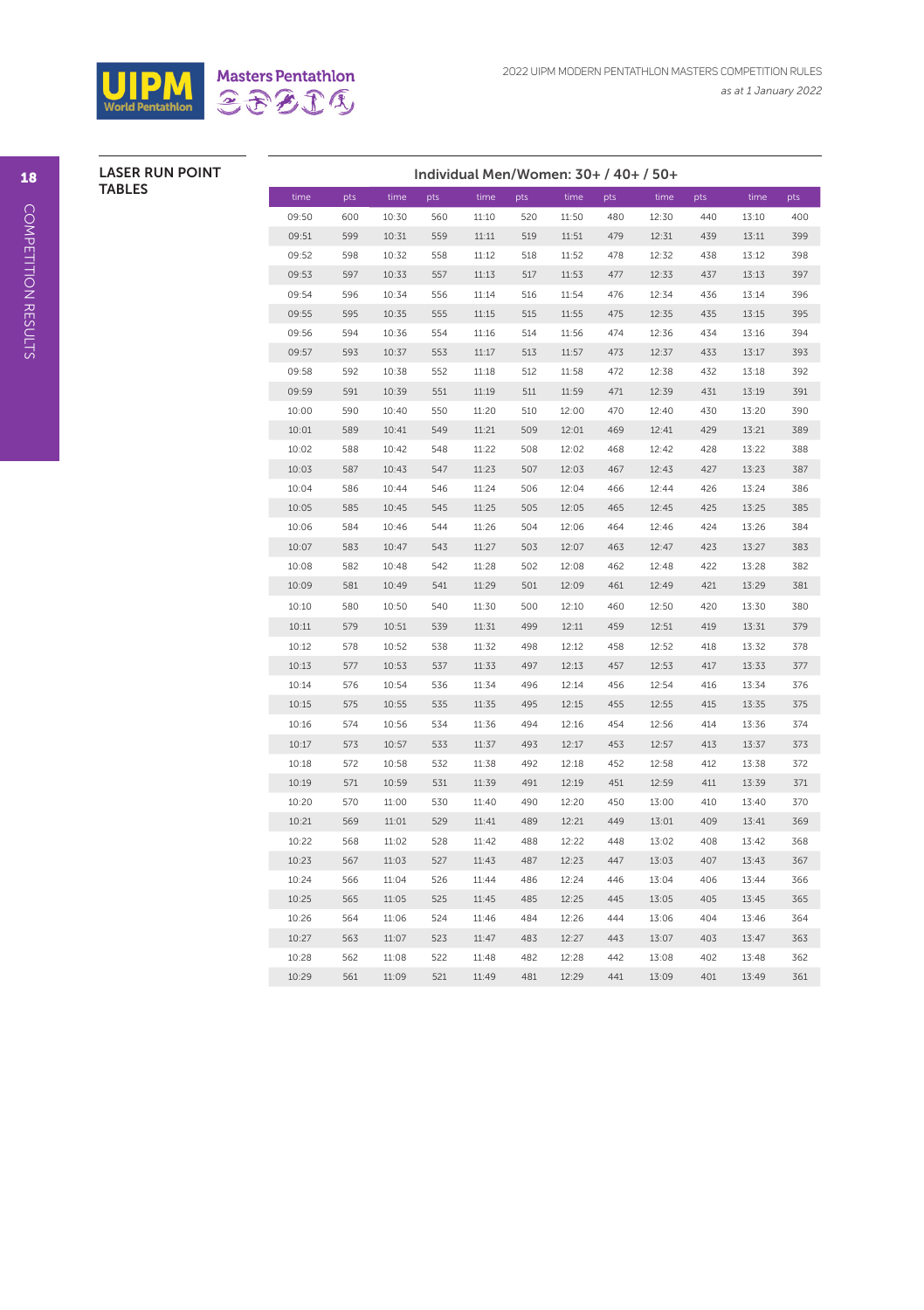| LAJLIN NUN FUINT |     |
|------------------|-----|
| <b>TABLES</b>    | tim |
|                  | 05: |
|                  | 05: |

J.

| <b>LASER RUN POINT</b> |       |     |       |     |       |     |       |     | Individual Men/Women: 60+ / 70+ |     |       |     |       |     |
|------------------------|-------|-----|-------|-----|-------|-----|-------|-----|---------------------------------|-----|-------|-----|-------|-----|
| <b>TABLES</b>          | time  | pts | time  | pts | time  | pts | time  | pts | time                            | pts | time  | pts | time  | pts |
|                        | 05:00 | 620 | 05:40 | 580 | 06:20 | 540 | 07:00 | 500 | 07:40                           | 460 | 08:20 | 420 | 09:00 | 380 |
|                        | 05:01 | 619 | 05:41 | 579 | 06:21 | 539 | 07:01 | 499 | 07:41                           | 459 | 08:21 | 419 | 09:01 | 379 |
|                        | 05:02 | 618 | 05:42 | 578 | 06:22 | 538 | 07:02 | 498 | 07:42                           | 458 | 08:22 | 418 | 09:02 | 378 |
|                        | 05:03 | 617 | 05:43 | 577 | 06:23 | 537 | 07:03 | 497 | 07:43                           | 457 | 08:23 | 417 | 09:03 | 377 |
|                        | 05:04 | 616 | 05:44 | 576 | 06:24 | 536 | 07:04 | 496 | 07:44                           | 456 | 08:24 | 416 | 09:04 | 376 |
|                        | 05:05 | 615 | 05:45 | 575 | 06:25 | 535 | 07:05 | 495 | 07:45                           | 455 | 08:25 | 415 | 09:05 | 375 |
|                        | 05:06 | 614 | 05:46 | 574 | 06:26 | 534 | 07:06 | 494 | 07:46                           | 454 | 08:26 | 414 | 09:06 | 374 |
|                        | 05:07 | 613 | 05:47 | 573 | 06:27 | 533 | 07:07 | 493 | 07:47                           | 453 | 08:27 | 413 | 09:07 | 373 |
|                        | 05:08 | 612 | 05:48 | 572 | 06:28 | 532 | 07:08 | 492 | 07:48                           | 452 | 08:28 | 412 | 09:08 | 372 |
|                        | 05:09 | 611 | 05:49 | 571 | 06:29 | 531 | 07:09 | 491 | 07:49                           | 451 | 08:29 | 411 | 09:09 | 371 |
|                        | 05:10 | 610 | 05:50 | 570 | 06:30 | 530 | 07:10 | 490 | 07:50                           | 450 | 08:30 | 410 | 09:10 | 370 |
|                        | 05:11 | 609 | 05:51 | 569 | 06:31 | 529 | 07:11 | 489 | 07:51                           | 449 | 08:31 | 409 | 09:11 | 369 |
|                        | 05:12 | 608 | 05:52 | 568 | 06:32 | 528 | 07:12 | 488 | 07:52                           | 448 | 08:32 | 408 | 09:12 | 368 |
|                        | 05:13 | 607 | 05:53 | 567 | 06:33 | 527 | 07:13 | 487 | 07:53                           | 447 | 08:33 | 407 | 09:13 | 367 |
|                        | 05:14 | 606 | 05:54 | 566 | 06:34 | 526 | 07:14 | 486 | 07:54                           | 446 | 08:34 | 406 | 09:14 | 366 |
|                        | 05:15 | 605 | 05:55 | 565 | 06:35 | 525 | 07:15 | 485 | 07:55                           | 445 | 08:35 | 405 | 09:15 | 365 |
|                        | 05:16 | 604 | 05:56 | 564 | 06:36 | 524 | 07:16 | 484 | 07:56                           | 444 | 08:36 | 404 | 09:16 | 364 |
|                        | 05:17 | 603 | 05:57 | 563 | 06:37 | 523 | 07:17 | 483 | 07:57                           | 443 | 08:37 | 403 | 09:17 | 363 |
|                        | 05:18 | 602 | 05:58 | 562 | 06:38 | 522 | 07:18 | 482 | 07:58                           | 442 | 08:38 | 402 | 09:18 | 362 |
|                        | 05:19 | 601 | 05:59 | 561 | 06:39 | 521 | 07:19 | 481 | 07:59                           | 441 | 08:39 | 401 | 09:19 | 361 |
|                        | 05:20 | 600 | 06:00 | 560 | 06:40 | 520 | 07:20 | 480 | 08:00                           | 440 | 08:40 | 400 | 09:20 | 360 |
|                        | 05:21 | 599 | 06:01 | 559 | 06:41 | 519 | 07:21 | 479 | 08:01                           | 439 | 08:41 | 399 | 09:21 | 359 |
|                        | 05:22 | 598 | 06:02 | 558 | 06:42 | 518 | 07:22 | 478 | 08:02                           | 438 | 08:42 | 398 | 09:22 | 358 |
|                        | 05:23 | 597 | 06:03 | 557 | 06:43 | 517 | 07:23 | 477 | 08:03                           | 437 | 08:43 | 397 | 09:23 | 357 |
|                        | 05:24 | 596 | 06:04 | 556 | 06:44 | 516 | 07:24 | 476 | 08:04                           | 436 | 08:44 | 396 | 09:24 | 356 |
|                        | 05:25 | 595 | 06:05 | 555 | 06:45 | 515 | 07:25 | 475 | 08:05                           | 435 | 08:45 | 395 | 09:25 | 355 |
|                        | 05:26 | 594 | 06:06 | 554 | 06:46 | 514 | 07:26 | 474 | 08:06                           | 434 | 08:46 | 394 | 09:26 | 354 |
|                        | 05:27 | 593 | 06:07 | 553 | 06:47 | 513 | 07:27 | 473 | 08:07                           | 433 | 08:47 | 393 | 09:27 | 353 |
|                        | 05:28 | 592 | 06:08 | 552 | 06:48 | 512 | 07:28 | 472 | 08:08                           | 432 | 08:48 | 392 | 09:28 | 352 |
|                        | 05:29 | 591 | 06:09 | 551 | 06:49 | 511 | 07:29 | 471 | 08:09                           | 431 | 08:49 | 391 | 09:29 | 351 |
|                        | 05:30 | 590 | 06:10 | 550 | 06:50 | 510 | 07:30 | 470 | 08:10                           | 430 | 08:50 | 390 | 09:30 | 350 |
|                        | 05:31 | 589 | 06:11 | 549 | 06:51 | 509 | 07:31 | 469 | 08:11                           | 429 | 08:51 | 389 | 09:31 | 349 |
|                        | 05:32 | 588 | 06:12 | 548 | 06:52 | 508 | 07:32 | 468 | 08:12                           | 428 | 08:52 | 388 | 09:32 | 348 |
|                        | 05:33 | 587 | 06:13 | 547 | 06:53 | 507 | 07:33 | 467 | 08:13                           | 427 | 08:53 | 387 | 09:33 | 347 |
|                        | 05:34 | 586 | 06:14 | 546 | 06:54 | 506 | 07:34 | 466 | 08:14                           | 426 | 08:54 | 386 | 09:34 | 346 |
|                        | 05:35 | 585 | 06:15 | 545 | 06:55 | 505 | 07:35 | 465 | 08:15                           | 425 | 08:55 | 385 | 09:35 | 345 |
|                        | 05:36 | 584 | 06:16 | 544 | 06:56 | 504 | 07:36 | 464 | 08:16                           | 424 | 08:56 | 384 | 09:36 | 344 |
|                        | 05:37 | 583 | 06:17 | 543 | 06:57 | 503 | 07:37 | 463 | 08:17                           | 423 | 08:57 | 383 | 09:37 | 343 |
|                        | 05:38 | 582 | 06:18 | 542 | 06:58 | 502 | 07:38 | 462 | 08:18                           | 422 | 08:58 | 382 | 09:38 | 342 |
|                        | 05:39 | 581 | 06:19 | 541 | 06:59 | 501 | 07:39 | 461 | 08:19                           | 421 | 08:59 | 381 | 09:39 | 341 |
|                        |       |     |       |     |       |     |       |     |                                 |     |       |     |       |     |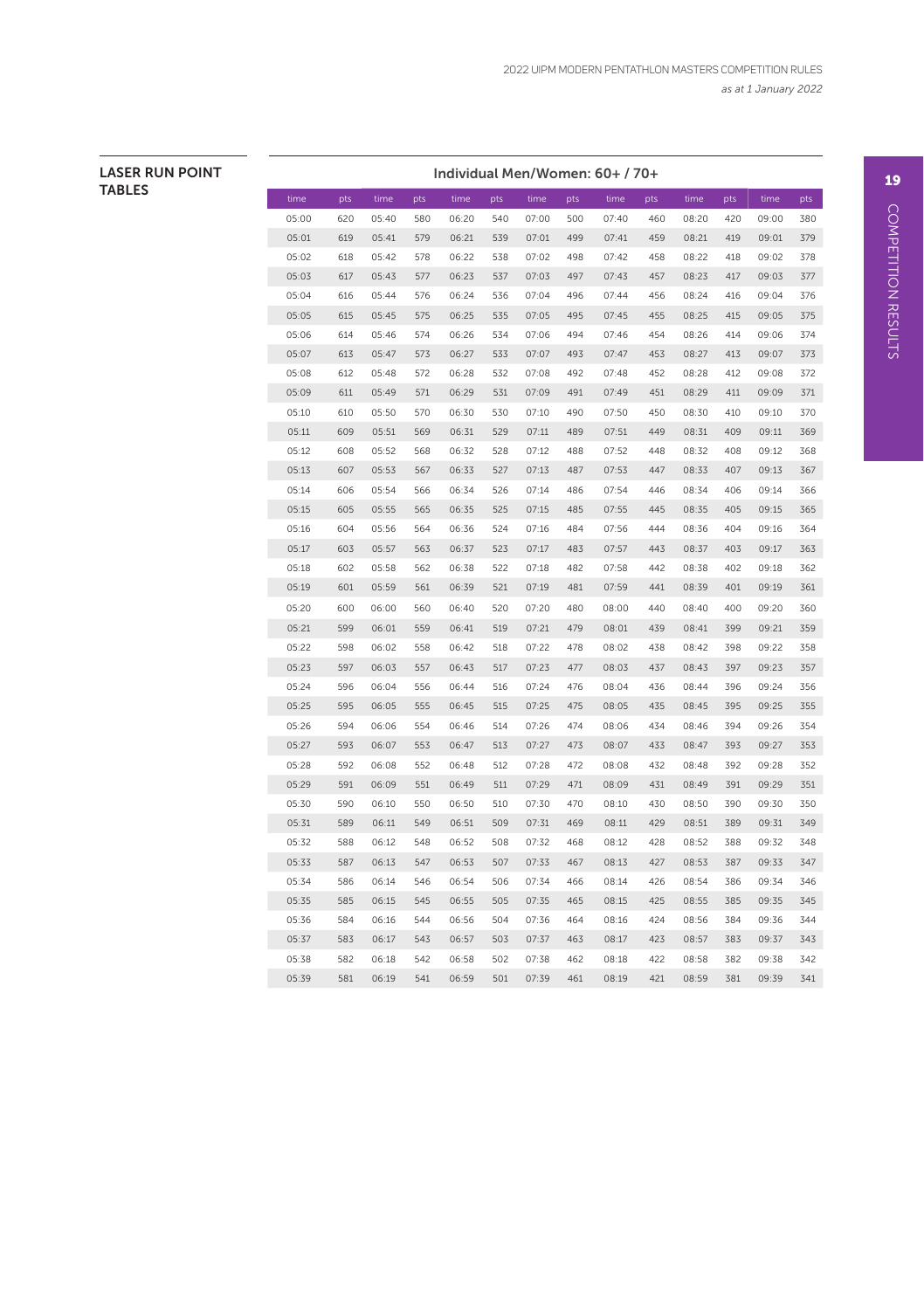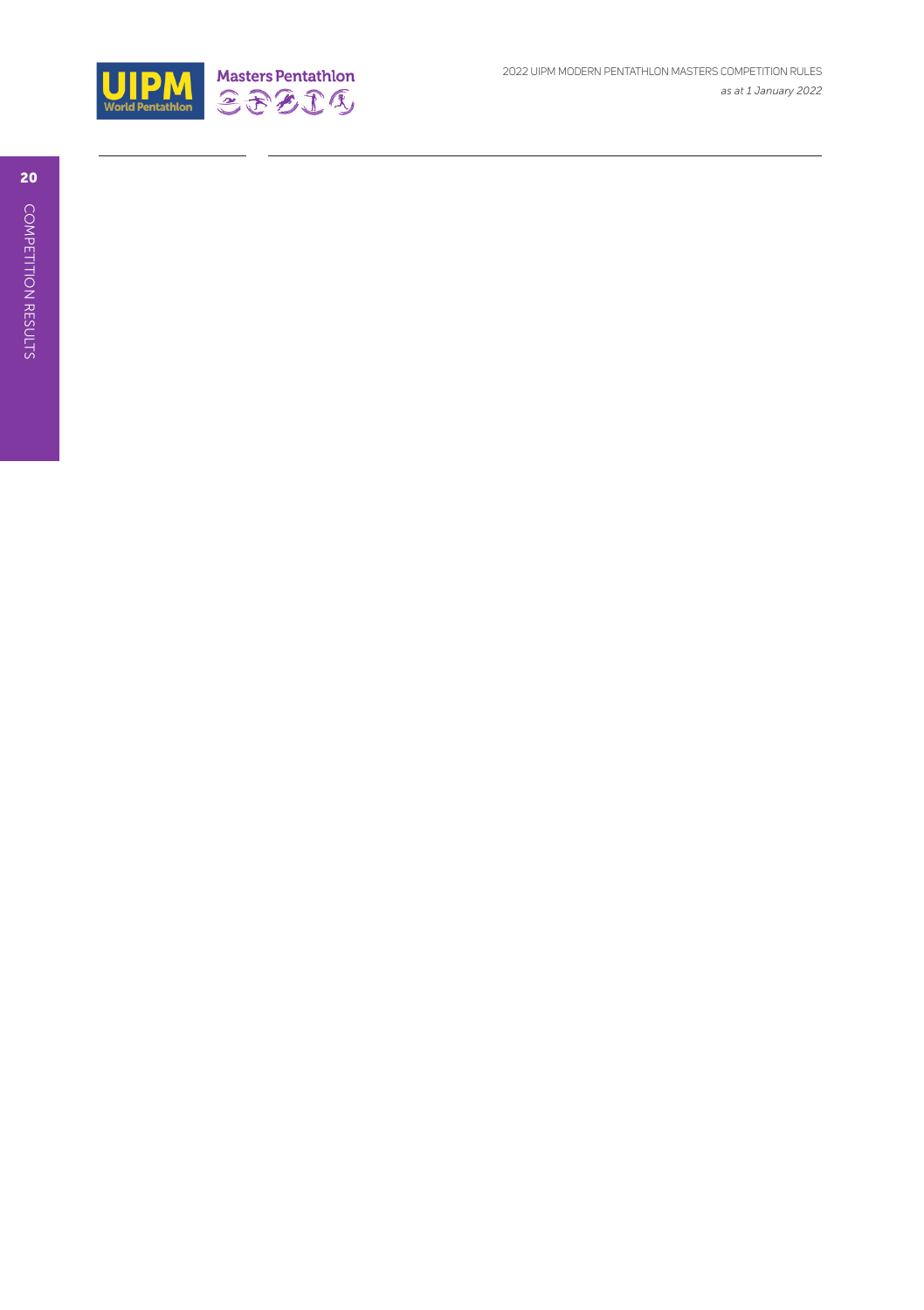